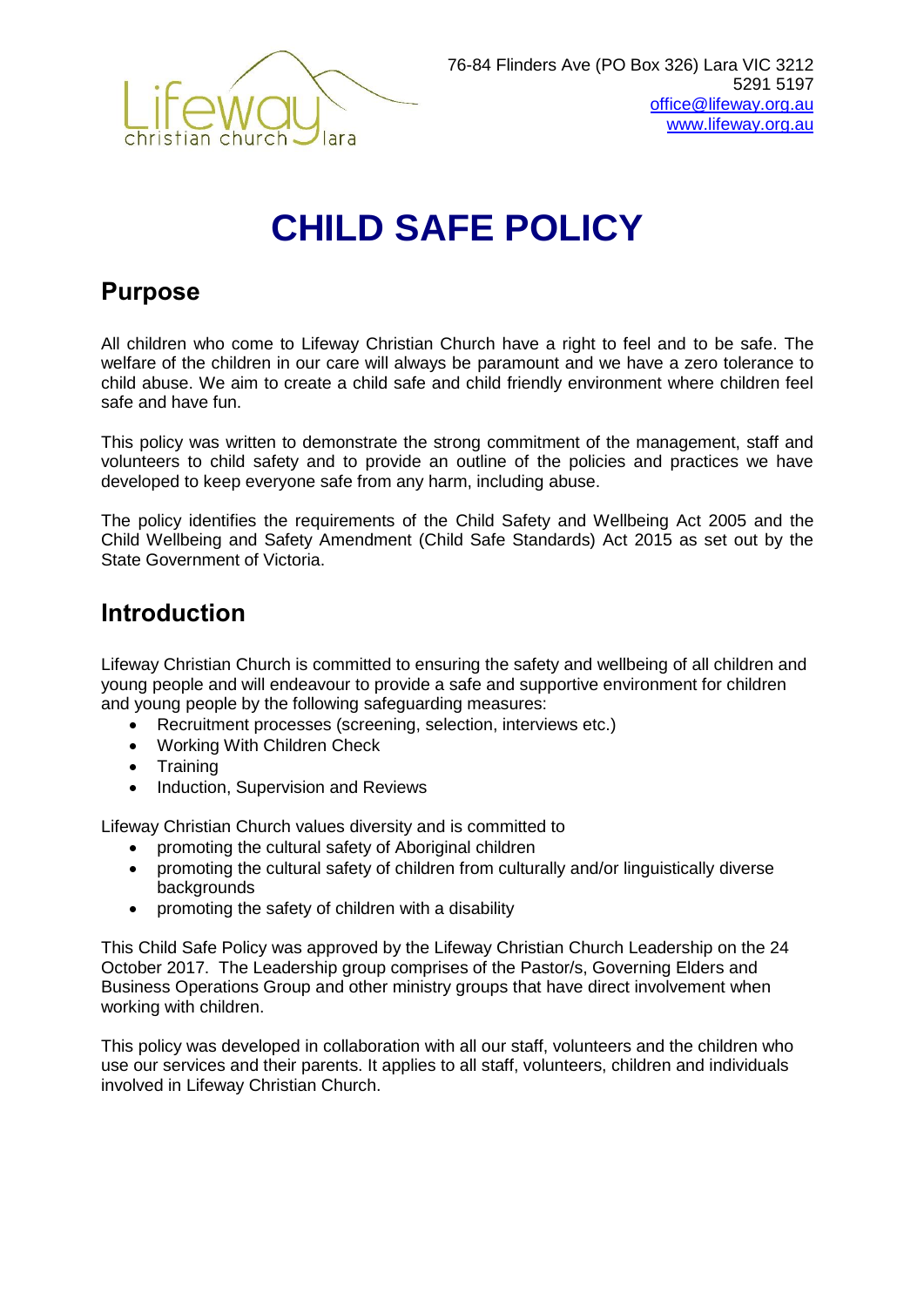

# **Scope**

This Child Safe Policy was approved by the Lifeway Christian Church governance elders meeting held on 24/10/17. It should be regularly reviewed, and is next due to be reviewed on 24/4/18.

It applies to all leadership, staff, volunteers, children and individuals involved in Lifeway Christian Church.

# **The Seven Standards**

# **Standard 1**

# **Strategies to embed an organisational culture of child safety, including through effective leadership arrangements**

- The Commitment to child safety statement (see Appendix A) is to be displayed in role descriptions, bulletins, notice boards and websites.
- The church should have signage about child safety, perhaps with the statement (Appendix A) and the contact name of the church's Safe Church Concerns Person. This signage should be child friendly.
- Have a code of conduct on appropriate behaviour with children (standard 3) and policies to show measures for responding to disclosures of abuse or other areas of misconduct (standard 5).
- Four times a year, discuss at the governance elders meetings how the child safe practices are being achieved, reviewed and accepted. Children, program helpers, CMLs etc are to be included in this process of review.
- Have in place good practices for recruiting (including for volunteers) (standard 4). This should include having role descriptions, screening of applicants, reference checking, interviews, inductions and probation periods.
- Have regular training for those in children's and youth programs.
- Leaders should supervise those under their care such that staff and volunteers can share concerns and be held accountable to their roles and responsibilities.
- All church pastors, governance elders, business operations group members and relevant congregational ministry leaders should attend a safe church awareness workshop within their first year of serving, and that they attend a refresher every 3 years.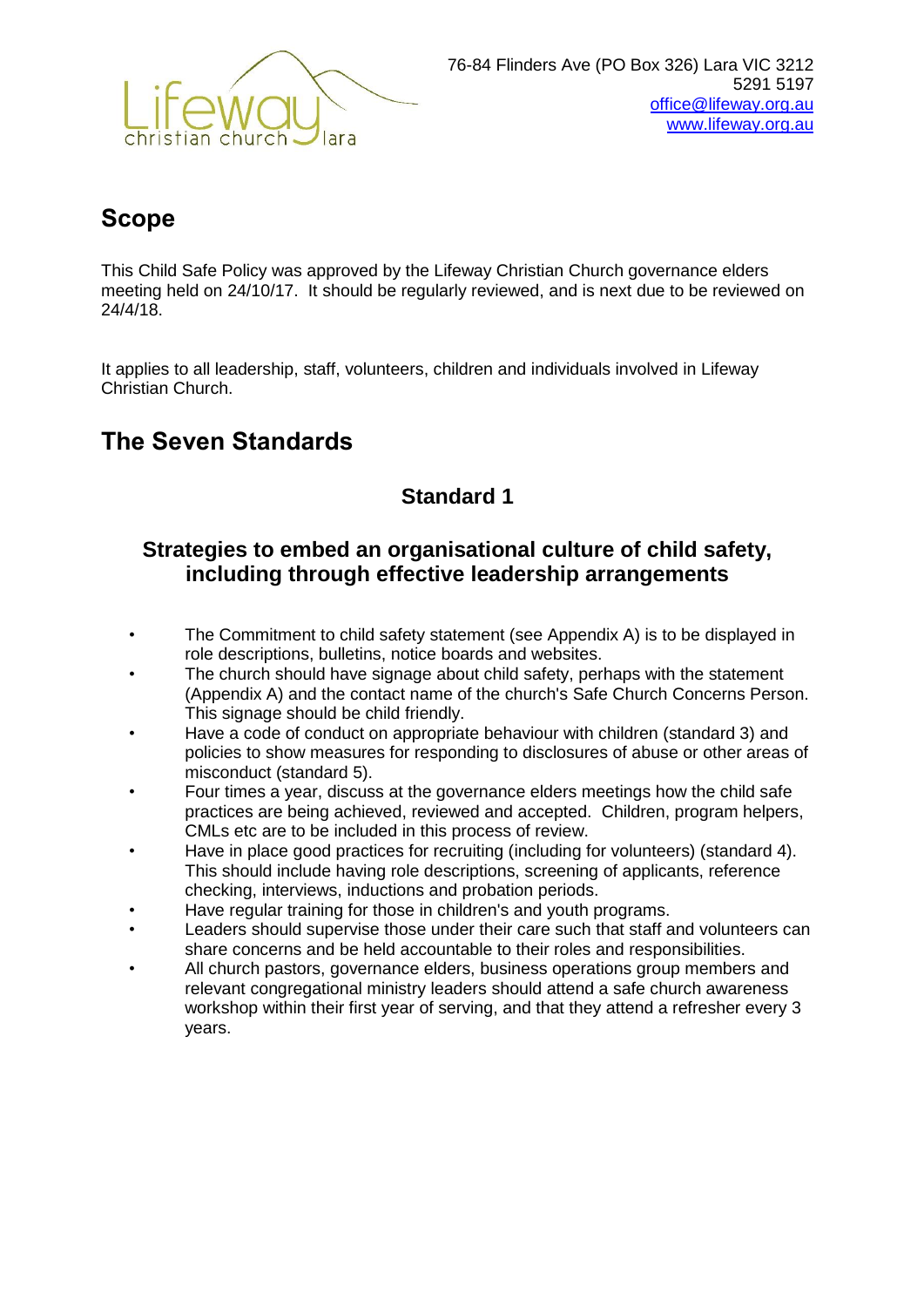

# **A child safe policy or statement of commitment to child safety**

- For the current statement of Commitment to child safety, see Appendix A.
- The Commitment to child safety statement should be displayed in role descriptions, bulletins, notice boards and websites.
- Children, program helpers, CMLs etc should be included in this process of determining this child safe policy.
- This Child Safety Policy shall be approved by the governance elders and reviewed annually.

# **Standard 3**

# **A code of conduct that establishes clear expectations for appropriate behaviour with children**

- For the current code of conduct, see Appendix B.
- For the current code of conduct specific for children, see Appendix C. This should be displayed in the rooms where the children meet.
- Lists behaviours that are acceptable and unacceptable.
- Each leader should be familiar with the code of conduct and sign their acceptance of it. This form should be filed in the Lifeway church office.
- Children, program helpers, CMLs etc should be included in the process of determining this code of conduct.
- The Code of conduct shall be approved by the governance elders and reviewed annually.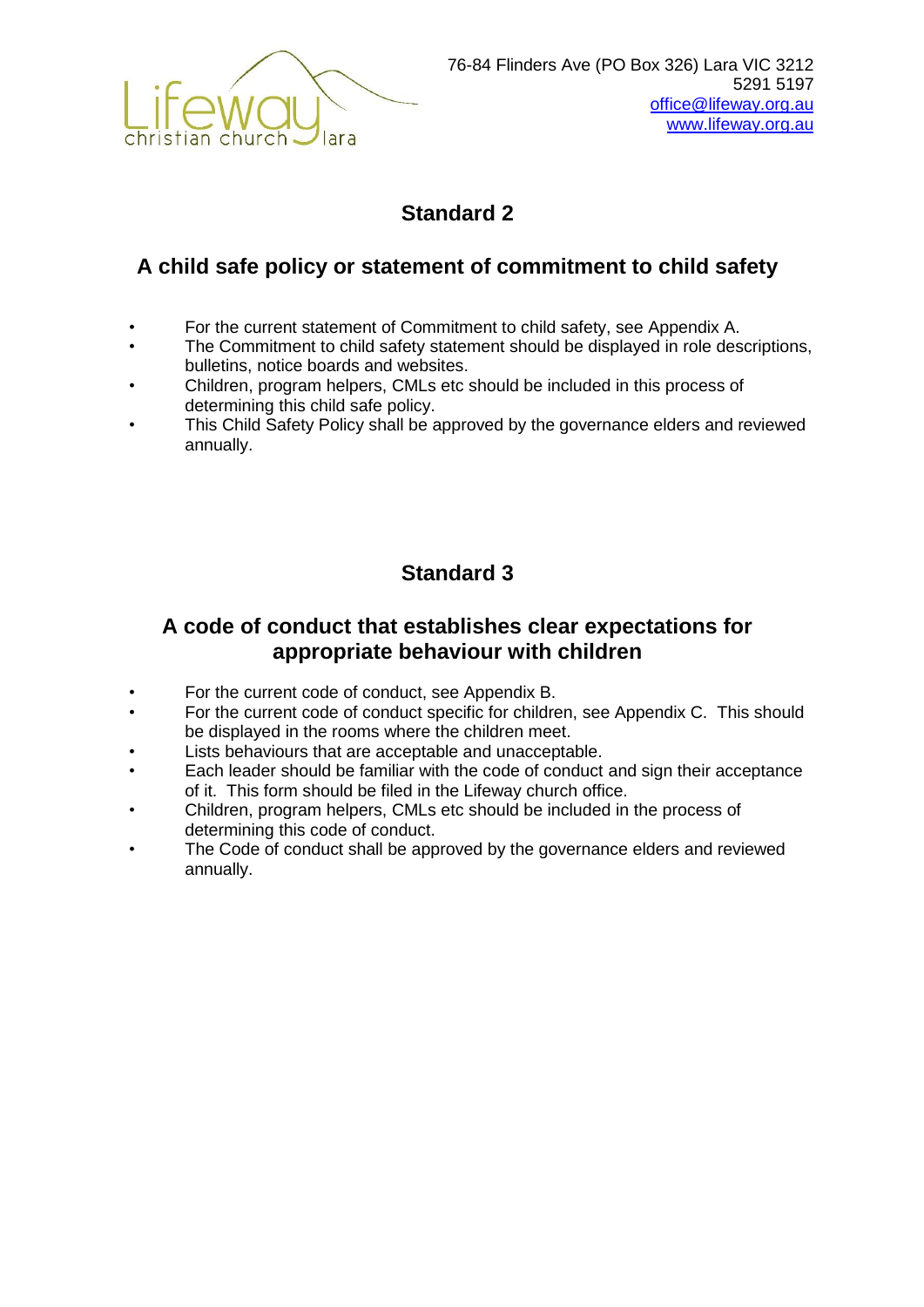

# **Screening, supervision, training and other human resources practices that reduce the risk of child abuse by new and existing personnel**

- Lifeway Christian Church shall have clear duty statements for roles involving working with children.
- A ministry application form must be filled out prior to employment, which includes details of an appropriate referee. For the current form, see appendix D.
- Pre-employment checks and interviews should be performed for all roles involving children. Make sure there are working with children and referee checks, which should apply to both volunteers and paid staff, and keep a record of these. This should help to discover inappropriate applicants.
- Lifeway Christian Church welcomes applications from Aboriginal peoples and people from culturally and/or linguistically diverse backgrounds and from people with a disability. This statement should ideally be put on any job advertisement for the church.
- Have supervision of all staff and volunteers.
- Police checks should be done for all congregational ministry leaders (CMLs) of children/youth activities (currently Lifeway Kidz, Little Lambs crèche and Little Lambs playgroup).
- All church leadership and CMLs of children/youth activities should attend a safe church workshop when they join the program (or soon after), and then attend a refresher every three years. Examples of these workshops are conducted by the Baptist Union of Victoria (BUV).
- All other staff and volunteers involved in children/youth activities should be informed of expectations regarding the child safe policies. They may also like to attend the safe church workshops on offer through the BUV. Acceptance of this training and their expectations involves the signing of the code of conduct (appendix B), witnessed by the appropriate CML in charge of them.
- Child safety should be included in job descriptions and job advertisements.
- To ensure continual compliance with Child Safe, Lifeway requires that every leader and all volunteers in children's ministries fill in the ministry application form (appendix D) annually at the start of each year.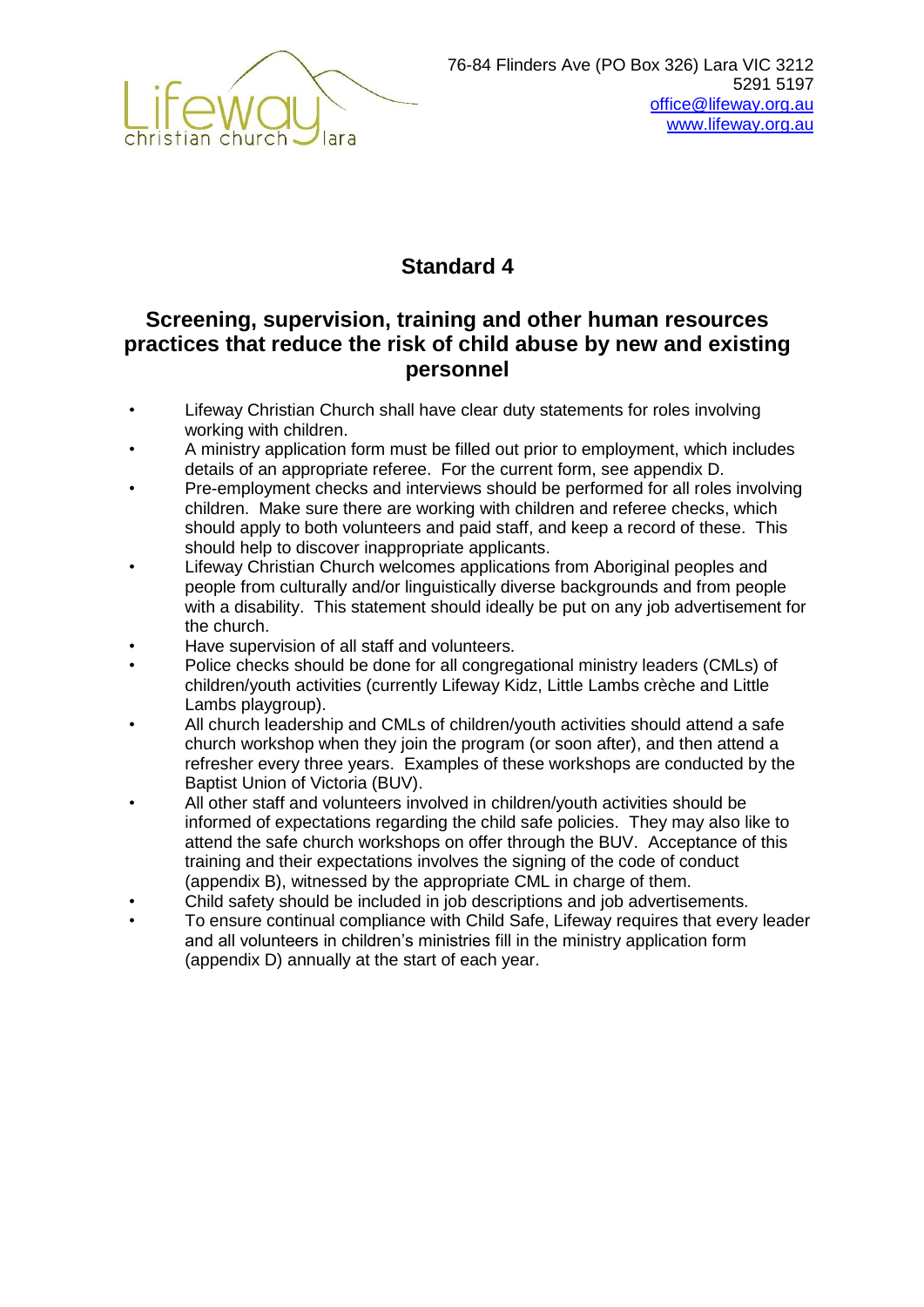

### **Processes for responding to and reporting suspected child abuse**

Lifeway Christian Church

- Will support a child (and their family) who reports abuse.
- Will report promptly to the appropriate authorities if necessary.
- Will keep accurate and secure records.
- Recognises that allegations of abuse concerning an aboriginal child, a culturally and/or linguistically diverse child or a child with a disability, require particular measures to be taken to support these children.

*Note: There are mandatory reporting requirements (to police or the Department of Health and Human Services) in Victoria for grooming of a child under 16, and penalties for any adult failing to disclose to police a reasonable belief that a sexual offence has been committed against a child, and for an organisation failing to protect a child that was known to be at risk (if it was possible to do so).*

#### **Reporting process**

For the current reporting process, see Appendix E. This process should be clearly displayed so that anyone feeling abused or suspecting abuse knows how to report this and who to report to.

#### **Things which should be reported to Lifeway Christian Church's Safe Church Concerns Person**

- concerns of physical safety
- inappropriate relationships between staff/volunteers and children
- inadequate adult-child ratios
- breaches of code of conduct
- suspicions that a child is at risk of harm
- observing changes in a child's behaviour
- a child's disclosure of abuse or harm (which **must** be reported)

If the allegation involves the senior pastor, the director of ministries at the BUV should be informed.

**If a child is at imminent risk of harm, call police on 000 immediately.**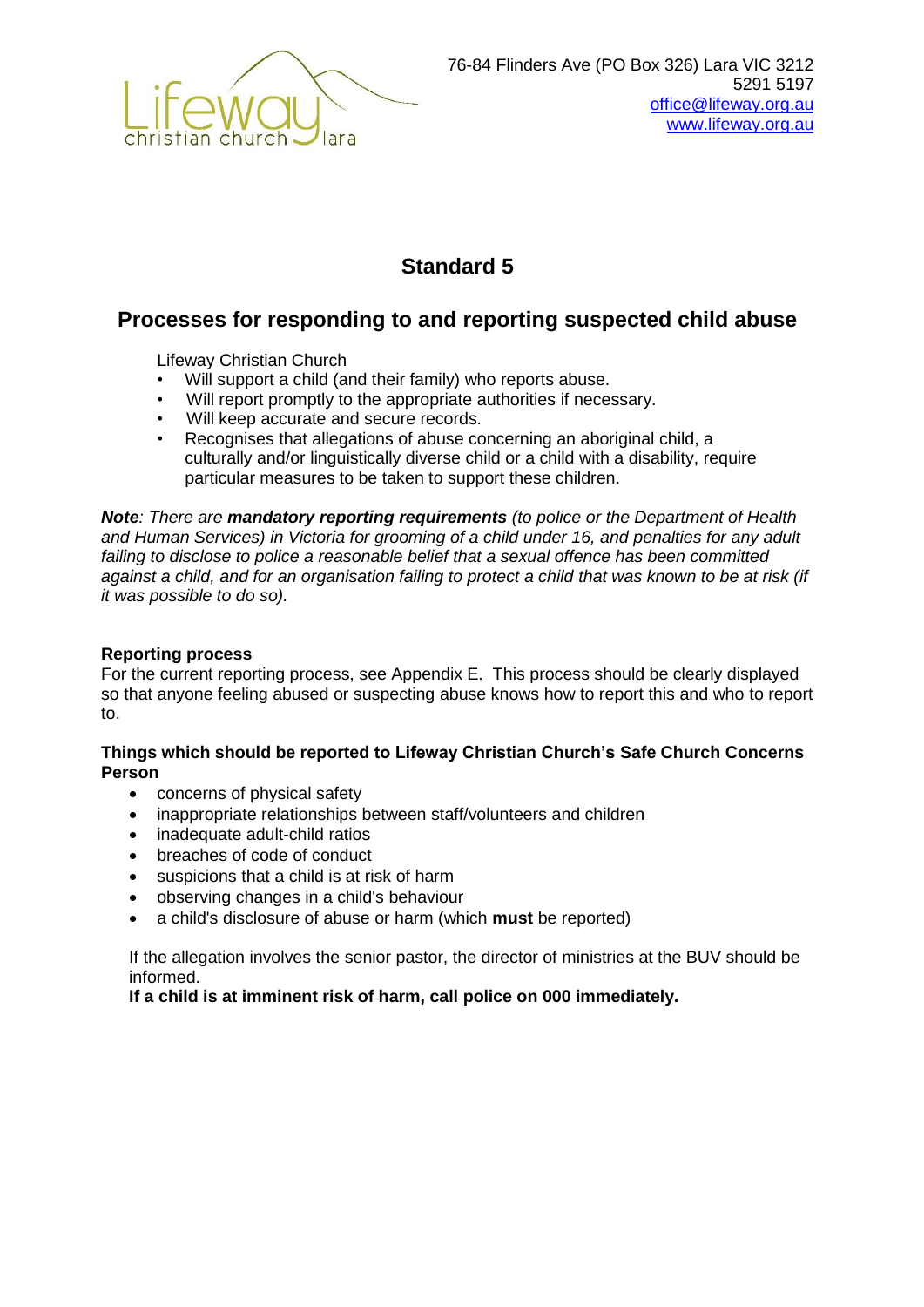

#### **Forms**

- For any incident that needs to be reported or for any concerns, the Incident/Accident or Concern Report Form should be filled in and given to the Safe Church Concerns Person. For the current form, see appendix F.
- For disclosure of abuse, also complete the Risk of Significant Harm Form. For the current form, see appendix G.

#### **Record keeping**

- All incident/accident report forms and Risk of Significant Harm forms are to be filed for 7 years in a locked cabinet. These forms include details of how the incident was followed up.
- The forms should only be accessed by the Safe Church Concerns Person, the office administrator, the pastor/governance elders and the police or other authorities. In addition to these people, only the parents of the child involved should be informed of any appropriate details and updates.

#### **Disciplinary procedures**

Once a report has been made, and the forms filled out, the following steps should be followed.

- 1. Ensure the child is safe, and if the child is in immediate danger, call the police on 000.
- 2. The Safe Church Concerns Person and the senior pastor should be informed as soon as possible (unless the allegation involves either of them – in that case, a governance elder should be the second person informed).
- 3. The person who suspected abuse/received the report of abuse, the Safe Church Concerns Person and the Senior Pastor (and/or governance elder) should discuss if the matter needs to be reported to authorities. If so, the report should be made.
- 4. If the matter can be handled internally, then the alleged abuser should be informed and questioned.
- 5. It may be appropriate to involve all the governance elders to determine the next steps. It may also be appropriate to suspend the alleged abuser of his/her duties during this period. After discernment of the appropriate response, the alleged abuser should be either
	- a. Cleared of any misconduct and allowed to resume full duties.
	- b. Warned of any minor misconduct and advised how to improve. They may be allowed to resume full duties or required to step down to a less senior role.
	- c. Found guilty of abuse and removed permanently from their role. In this case, they should only be reinstated after counselling and obvious repentance.
	- d. If the alleged abuser is a congregation member and they are found guilty, they may be asked to leave the church or to refrain from having contact with the child in question.
- 6. Following a decision, the child or parent/guardian should be informed of the result.
- 7. The situation should be monitored for a time afterwards and anyone abused (and/or their families) be given counselling and support.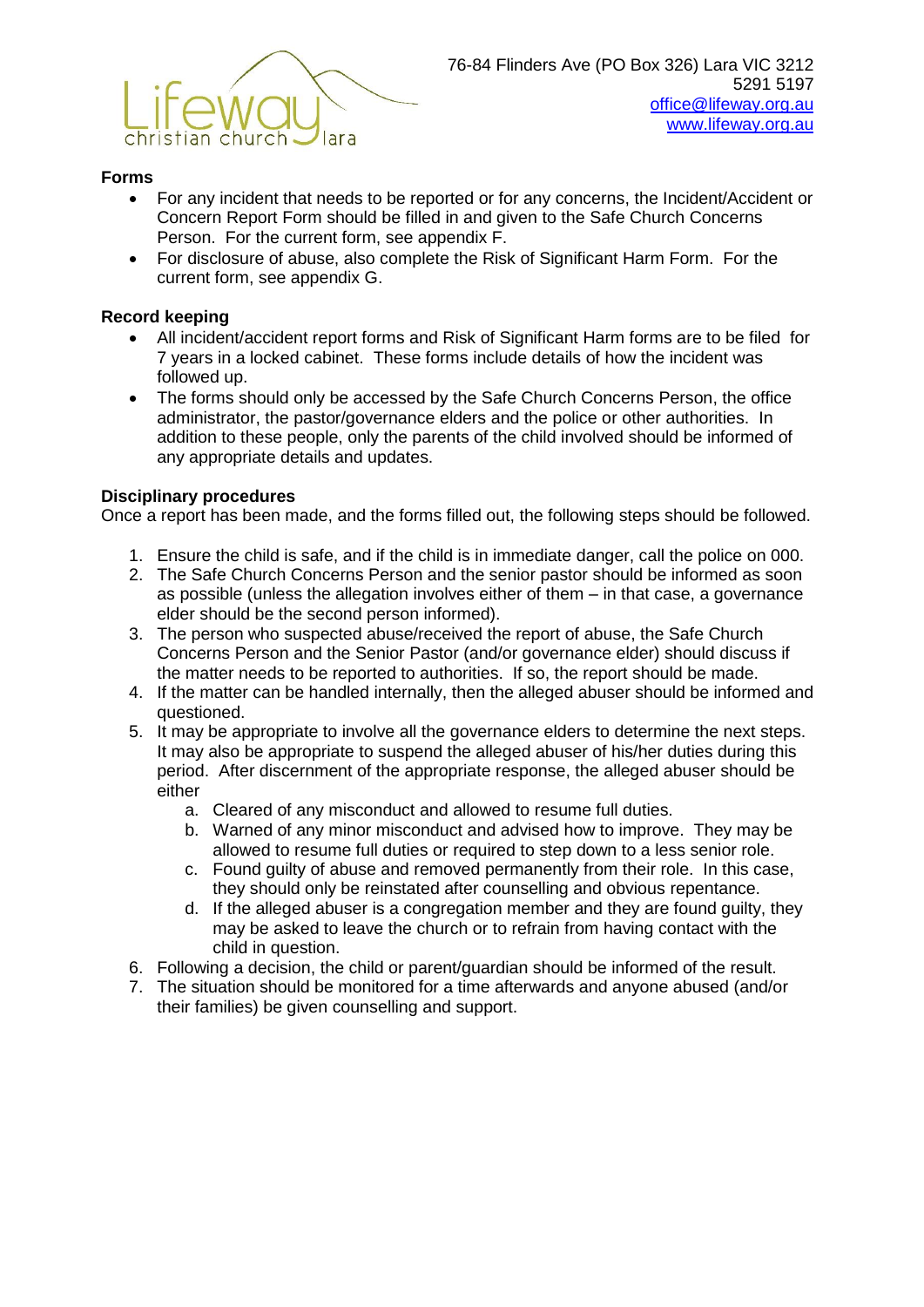

# **Strategies to identify and reduce or remove the risk of abuse**

A risk management plan should be developed for each activity. (Note: an 'activity' might be, for example, a Sunday morning Lifeway Kidz program, or a playgroup program. If these are similar week to week, you don't need a new plan every time. But if a new type of activity is planned, this should have a new risk management plan).

The plan should be developed in consultation with other people involved in the activity and reviewed regularly. For help in risk analysis, see the risk analysis information in Appendix H. This information outlines the types of risks, suggested ways to manage them, and how to assess the impact of risks.

The management plan should identify risks, evaluate them, and show how the impact of these risks can be avoided or minimised. The plan should be kept on record by the congregational ministry leader, and be able to be produced if requested.

One way to reduce the possibility of abuse through photographing children is to obtain consent from the parents/guardians. See appendix I for this form.

#### **Photo/video policy**

For the current form seeking parent/guardian permission for photos to be taken, see Appendix I. The congregational ministry leader or other leader should fill in the first part of the form and then seek the parent/guardian signature.

These guidelines must be followed:

• Obtain permission from the parent or guardian and clearly outline the purpose of using the image, how it is going to be used and for how long, and if the image is going to be taken in a venue away from Lifeway Christian Church.

• Inform parents if Lifeway Christian Church wants to film children or the group for analytical purposes.

• Make sure professional photographers are aware that any images taken will remain the property of Lifeway Christian Church and cannot be used or sold for other purposes. Any negatives and memory card/USB must also be handed over to Lifeway Christian Church.

• Do not allow photographers to be unsupervised or with individual access to children.

• Be mindful of identifying personal information accompanying photographs, such as the child's name, address or telephone number. Group photographs reduce the risk of identifying individual children.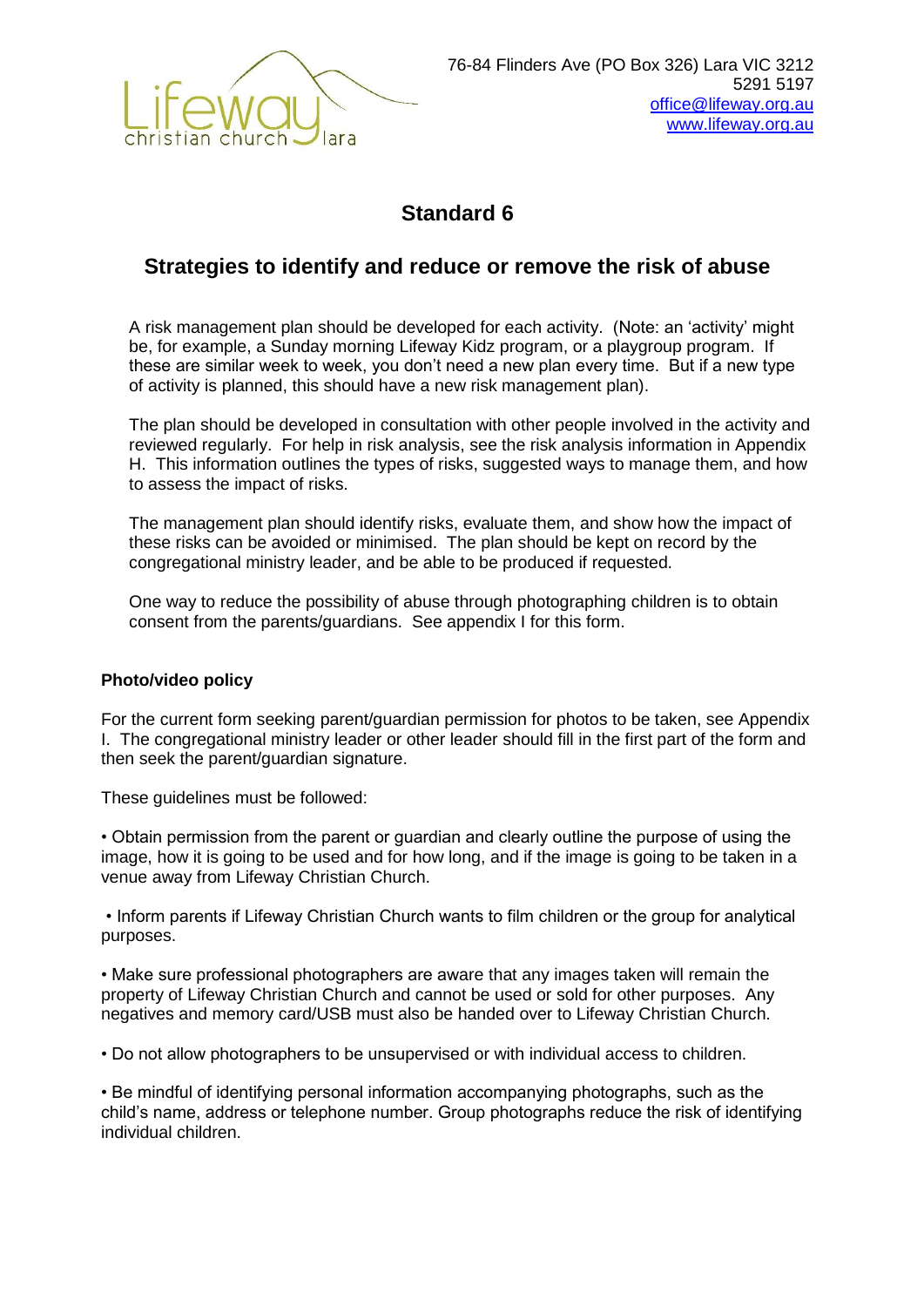

• Only use images of children that are relevant to Lifeway Christian Church activities. Particular care needs to be taken when using images of children for Lifeway Christian Church activities that involve minimal clothing (e.g. swimming and camp activities).

• Be mindful of listing children's hobbies, likes or dislikes, school, etc. when using the images because these can be used as grooming tools.

• Be mindful of privacy settings on websites when producing images online. Most websites are public places that any person can access; however, some websites can be made accessible only to registered personnel.

• Provide details for parents or other persons on who to contact if they have concerns or complaints around the use of inappropriate images or inappropriate behaviour in obtaining images.

• Obtain "Non-Exclusive Use" Permission from those involved in livestreaming events.

# **Standard 7**

### **Strategies to promote the participation and empowerment of children**

- Ask children what makes them feel safe and talk about their right to feel safe.
- Talk to children about safety, about what abuse is, and how to report abuse and other concerns. Show that their concerns are taken seriously. Have reporting procedures available to children (see Standard 5).
- Have children involved in decision making where it affects them (including the planning, preparation and feedback of activities that involve them).
- Have children develop their own code of conduct (see Standard 3).
- Promote the cultural safety of Aboriginal children and culturally/linguistically diverse children, and the safety of children with a disability.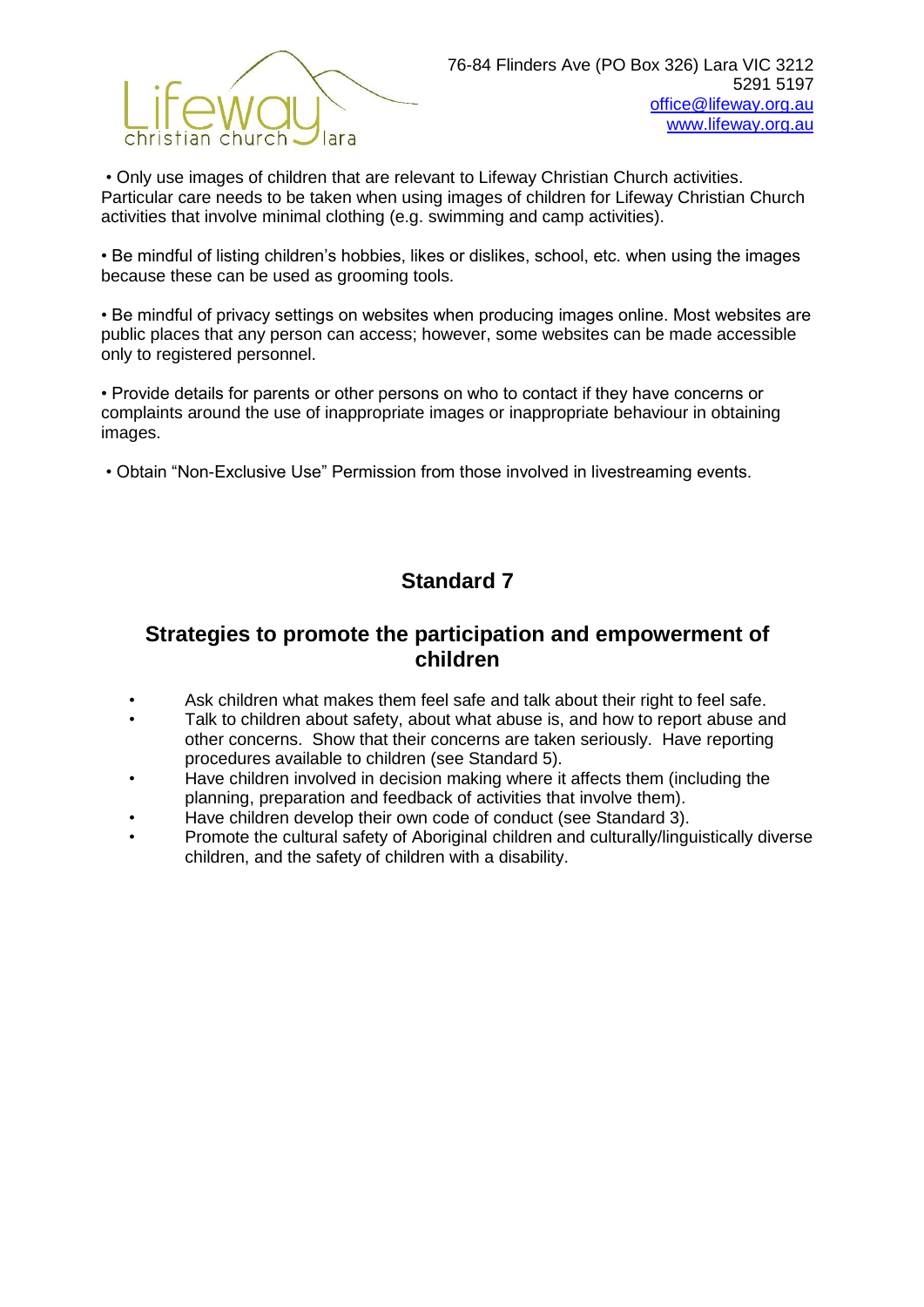

# **Appendices**

# **Appendix A**

# **Commitment to child safety**

All children who come to Lifeway Christian Church have a right to feel and be safe. The welfare of the children in our care will always be paramount and we have zero tolerance to child abuse. We aim to create a child safe and child friendly environment where children feel safe and have fun.

This Statement of Commitment was developed by the Governing Elders of Lifeway Christian Church and will be further developed and implemented across our programs in collaboration with all our staff, volunteers and the children who use our services and their parents.

It applies to all staff, volunteers, children and individuals involved in the life of our church.

*This Child Safe Statement of Commitment was approved by the Lifeway Christian Church Governance elders at a meeting held on 13th December 2016 is due to be reviewed on 4 th February 2017.*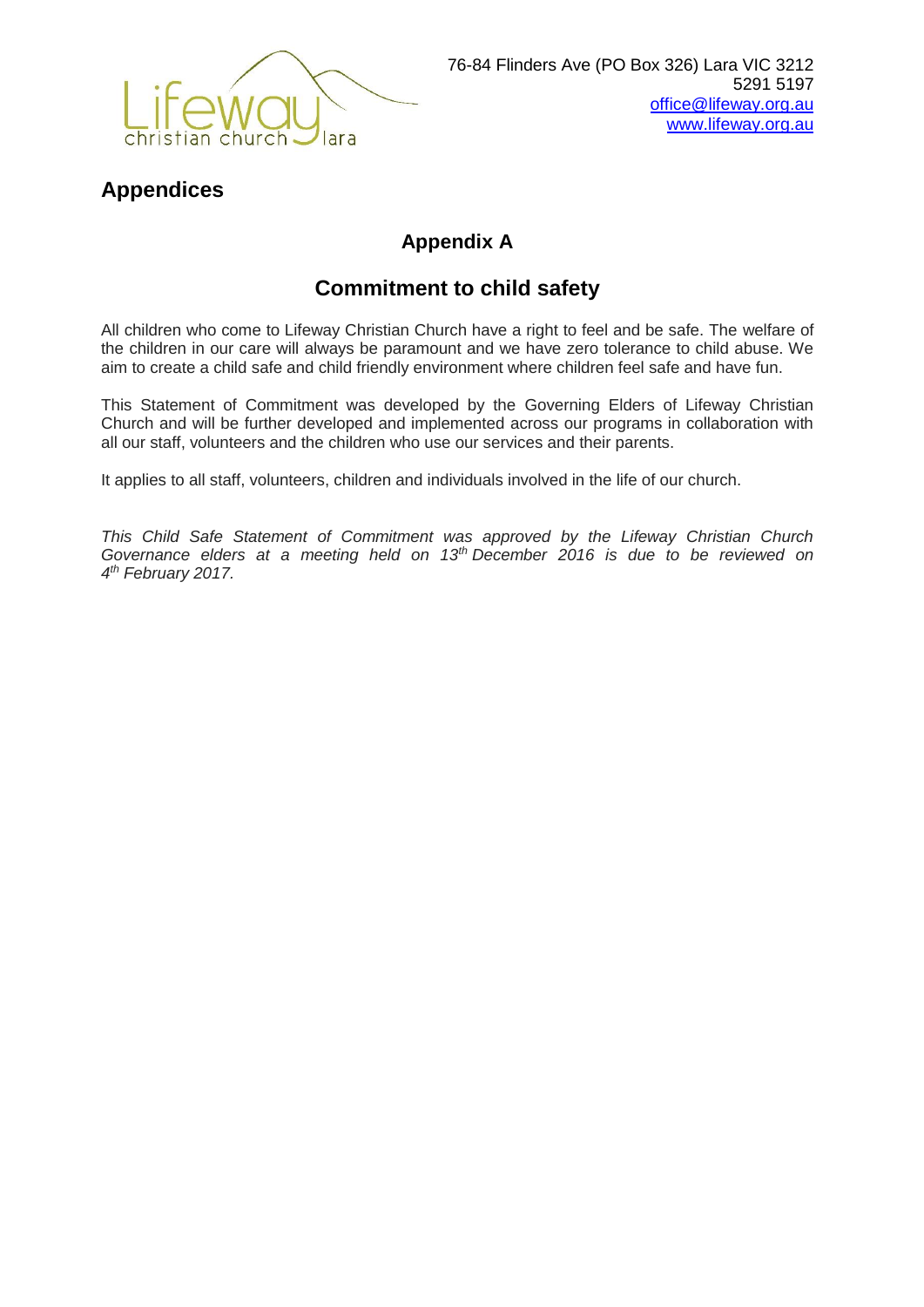

**Appendix B**

# **CHILD SAFE CODE OF CONDUCT**

Staff and volunteers are responsible for keeping a professional role with children. This means establishing and maintaining clear boundaries which serve to protect everyone from misunderstandings. This Code of Conduct sets out the behaviour which Lifeway Christian Church expects from all people associated with or representing it.

# **Purpose**

Following this code will help to protect children and young people from abuse and inappropriate behaviour from adults. It will also help staff and volunteers to maintain the standard of behaviour expected of them. Having a Code of Conduct that everyone adheres to also protects the organisation because opportunities for harm are actively reduced.

# **Upholding this Code of Conduct**

All staff and volunteers are expected to report any breaches of this code to the Safe Church Concerns Person under the Child Safe policy put in place by Lifeway Christian Church.

Staff and volunteers who breach this Code of Conduct may be subject to disciplinary procedures, including any breaches involving external workers or volunteers.

All allegations of child abuse will be reported to statutory authorities, such as police or child protection. A report will also be made to the Governance Elders of Lifeway Christian Church, but this will not replace or negate the obligation to report to statutory authorities.

Lifeway Christian Church condemns all forms of child abuse, discrimination and sexual exploitation. We are committed to creating and maintaining an environment which promotes safety for people involved in our programs including all children, people with a disability, people from culturally and linguistically diverse backgrounds and Aboriginal and Torres Strait Islander people.

I, **I** acknowledge that I have read and understood the Lifeway Christian Church Child Safe Policy, and agree with that in the course of my association with Lifeway Christian Church.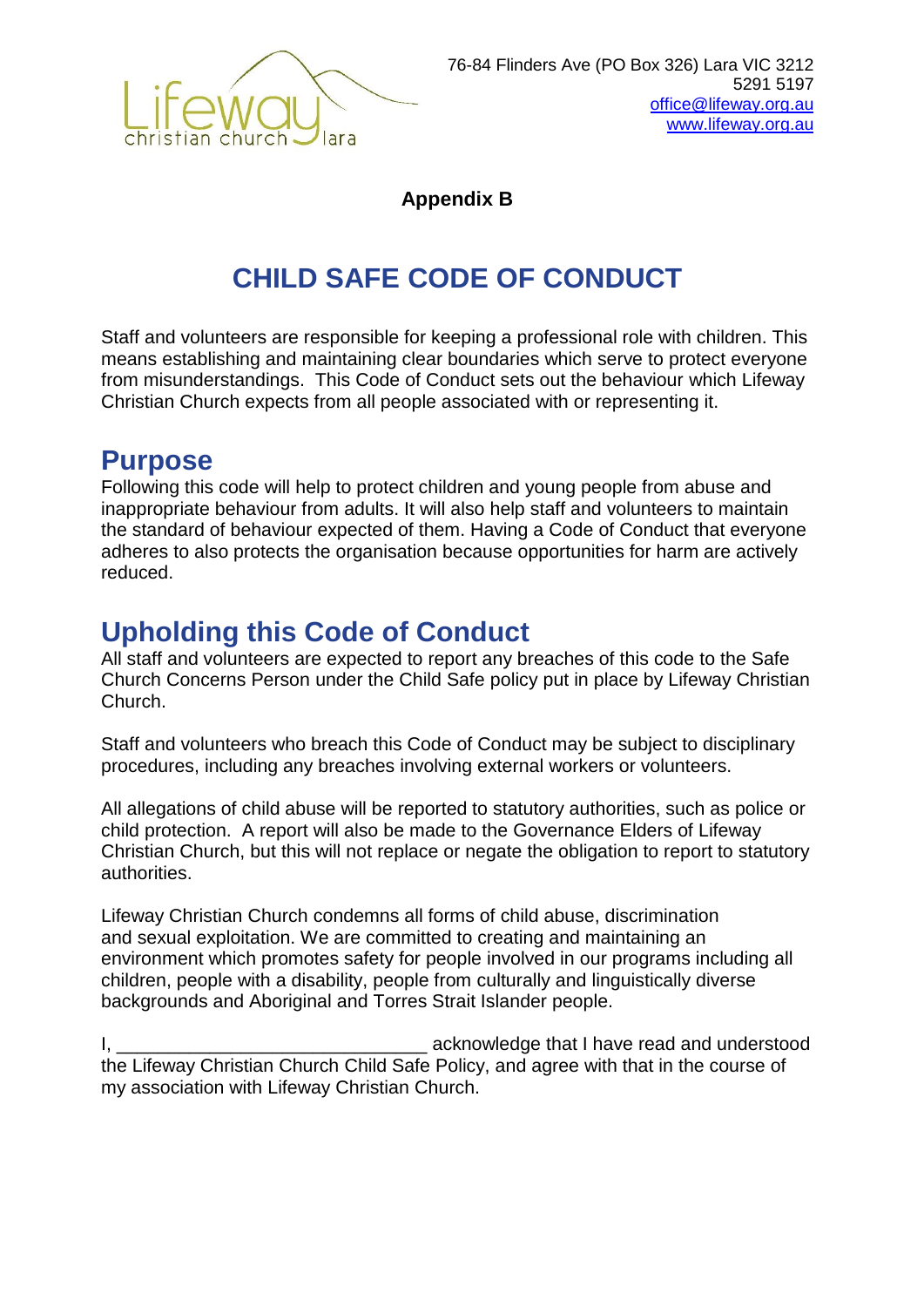

# **I WILL:**

- Conduct myself in a manner that is consistent with the values of Lifeway Christian Church.
- Treat all children and young people with respect, regardless of race; colour; sex; language; religion; political or other opinion; national, ethnic or social origin; property, disability, birth or other status.
- Provide a welcoming, inclusive and safe environment for all children, young people, parents, staff and volunteers.
- Follow and report any concerns of child abuse in accordance with the Lifeway Christian Church's child safe policy.
- Keep all information regarding child protection concerns confidential, only discussing information with relevant and appropriate people according to the reporting procedures.
- Respect cultural differences.
- Encourage open communication between all children, young people, parents, staff and volunteers, and allow children and young people to participate in the decisions that affect them.
- Be transparent in my actions and whereabouts.
- Take responsibility for being accountable and not placing myself in positions where there is a risk of allegations being made. Wherever possible, I will ensure that another adult is present when I am working with or near children.
- Self-assess my behaviour, actions, language and relationships with children.
- Report any concerns or suspicions regarding abuse by a fellow worker, volunteer, contractor or visitor, according to the Lifeway Christian Church child safety reporting process.
- Comply with all relevant Australian and local legislation.
- Immediately disclose any information of charges, convictions of abuse and policy noncompliance in accordance with appropriate procedures. This includes disclosing any charges or convictions made against oneself or others.
- Avoid favouritism.
- Ensure any contact with children and young people is appropriate and in the parameters of the program or event.
- Always ensure language is appropriate and not offensive or discriminatory.
- Provide examples of good conduct in daily activities.
- Challenge unacceptable behaviour.
- Encourage young people and adults to feel comfortable and caring enough to point out attitudes or behaviour they do not like.
- Recognise that special caution is required when you are discussing sensitive issues with children or young people.

# **I WILL NOT:**

- Engage in behaviour that is intended to shame, humiliate, belittle or degrade children or young people, in person or on social media.
- Use inappropriate, offensive, harassing, abusive, sexually provocative, demeaning, culturally inappropriate or discriminatory language when speaking with a child or young person.
- Allow allegations, suspected abuse, risk of harm or disclosures go unreported.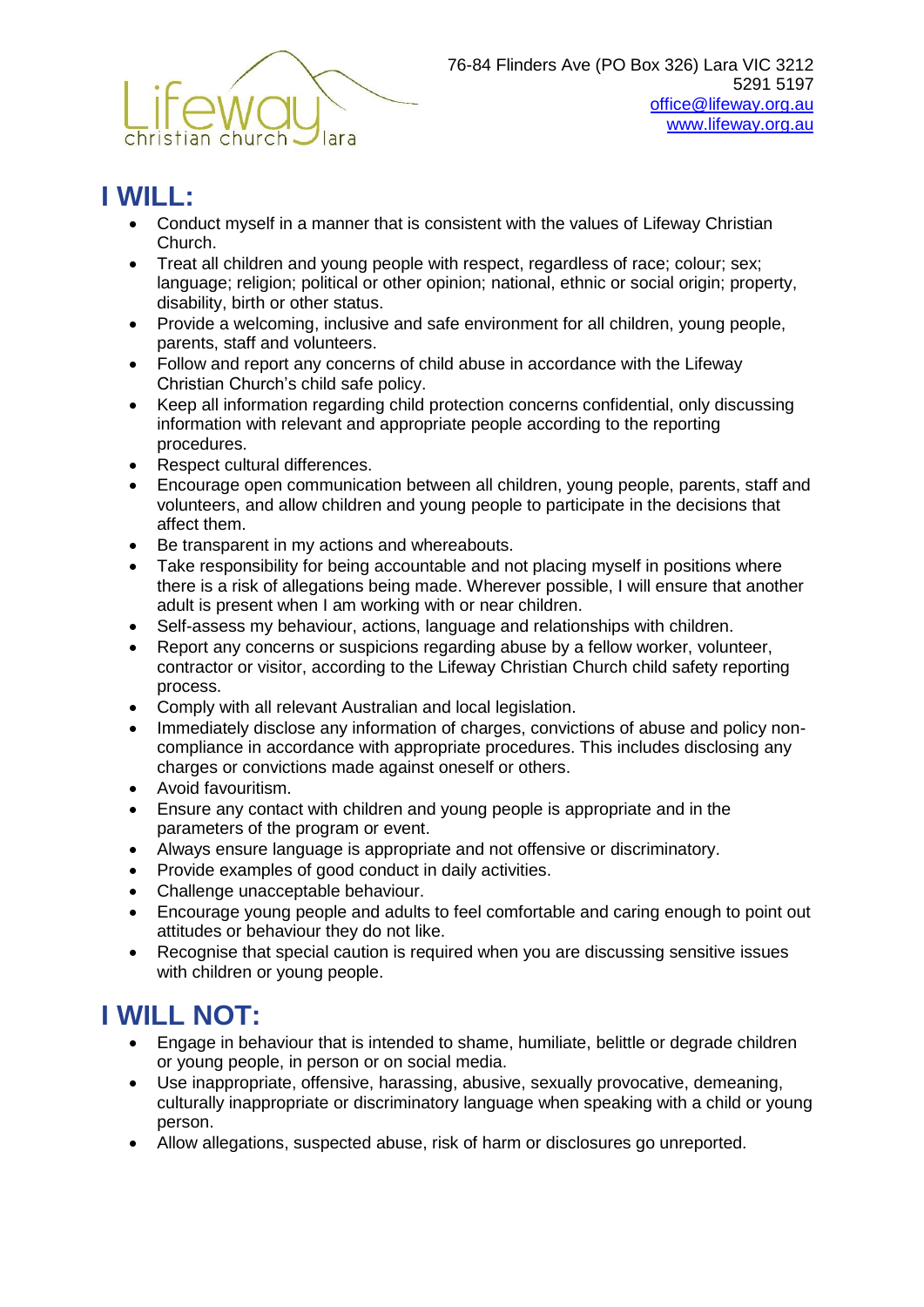

- Do things of a personal nature that a child can do for him/herself, such as assistance with toileting or changing clothes. If this is necessary, for example for a child with a disability, I will inform another leader first and be as open as possible in my behaviour.
- Hit or physically assault children. This includes refraining from physical punishment/discipline of children.
- Develop inappropriate relationships with children or young people.
- Conduct a sexual relationship with a child or young person or indulge in any form of sexual contact with a child or young person.
- Seek to make contact and/or spend time with any child that I come into contact within my role as a representative of Lifeway Christian Church outside of the designated times and activities set for performing my role as a representative of Lifeway Christian Church.
- Condone or participate in behaviour of children that is illegal, unsafe or abusive.
- Act in a way that shows unfair and differential treatment of children and young people.
- Release or discuss any personal confidential information about suspected or proven child abuse or protection cases other than with the Safe Church Concerns Person and other parties as designated by them and according to reporting procedures.
- Use any computer, mobile phone, or video and digital camera to exploit or harass children.
- Make sarcastic, insensitive, derogatory or sexually suggestive comments or gestures to or in front of children and young people.
- Act in a way that can be perceived as threatening or intrusive.
- Make inappropriate promises to children and young people, particularly in relation to confidentiality.
- Jump to conclusions about others.
- **Exaggerate or trivialise child abuse issues.**
- Rely on your reputation or that of the organisation to protect you.

I am responsible for my own actions and utilise Child Safe standards and best practices to avoid actions and behaviours that could be in breach of this Code of Conduct and the Child Safe Policy of Lifeway Christian Church.

I have read the Lifeway Christian Church Child Safe Policy and Child Safe Code of Conduct and discussed its contents with a relevant leader of Lifeway Christian Church. I am aware that Lifeway Christian Church expects me to uphold at all times the standards of behaviour described in the Code of Conduct above.

I also understand that disciplinary measures and legal steps will be taken if I am found to be in breach of the Code of Conduct. I understand that in making that report, Lifeway Christian Church may have to inform other authorities, in a confidential manner to meet obligations under Australian law.

| Name: ___________________________   | Witness Name: ______________________ |
|-------------------------------------|--------------------------------------|
| Signature: <u>www.community.com</u> | Witness Signature: _____________     |
| Date:                               | Witness Date: / /                    |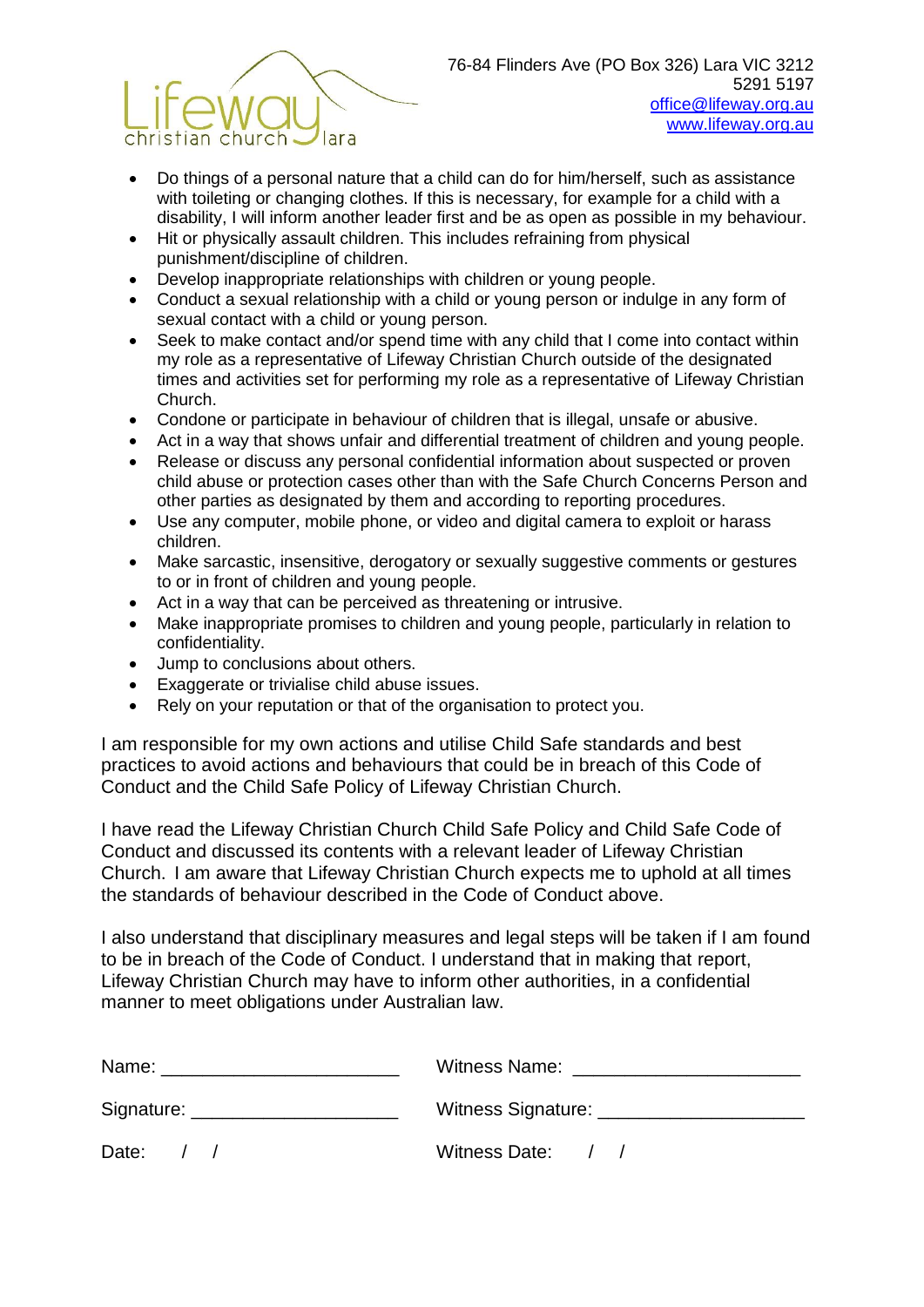

**Appendix C**

# **Children's Code of Conduct**

We all have the right to feel safe and be safe at all times.

We know that you will understand the need for this Code of Conduct which serves to protect everyone. Please speak with the Team Leader if you have any concerns about this program.

This Code of Conduct applies to all children who attend.

- 1. We will play SAFELY and be GENTLE
- 2. We will SHARE and PLAY together
- 3. We will be FRIENDLY to others
- 4. We will RESPECT all people
- 5. We will always ASK a leader if we need help
- 6. We will have FUN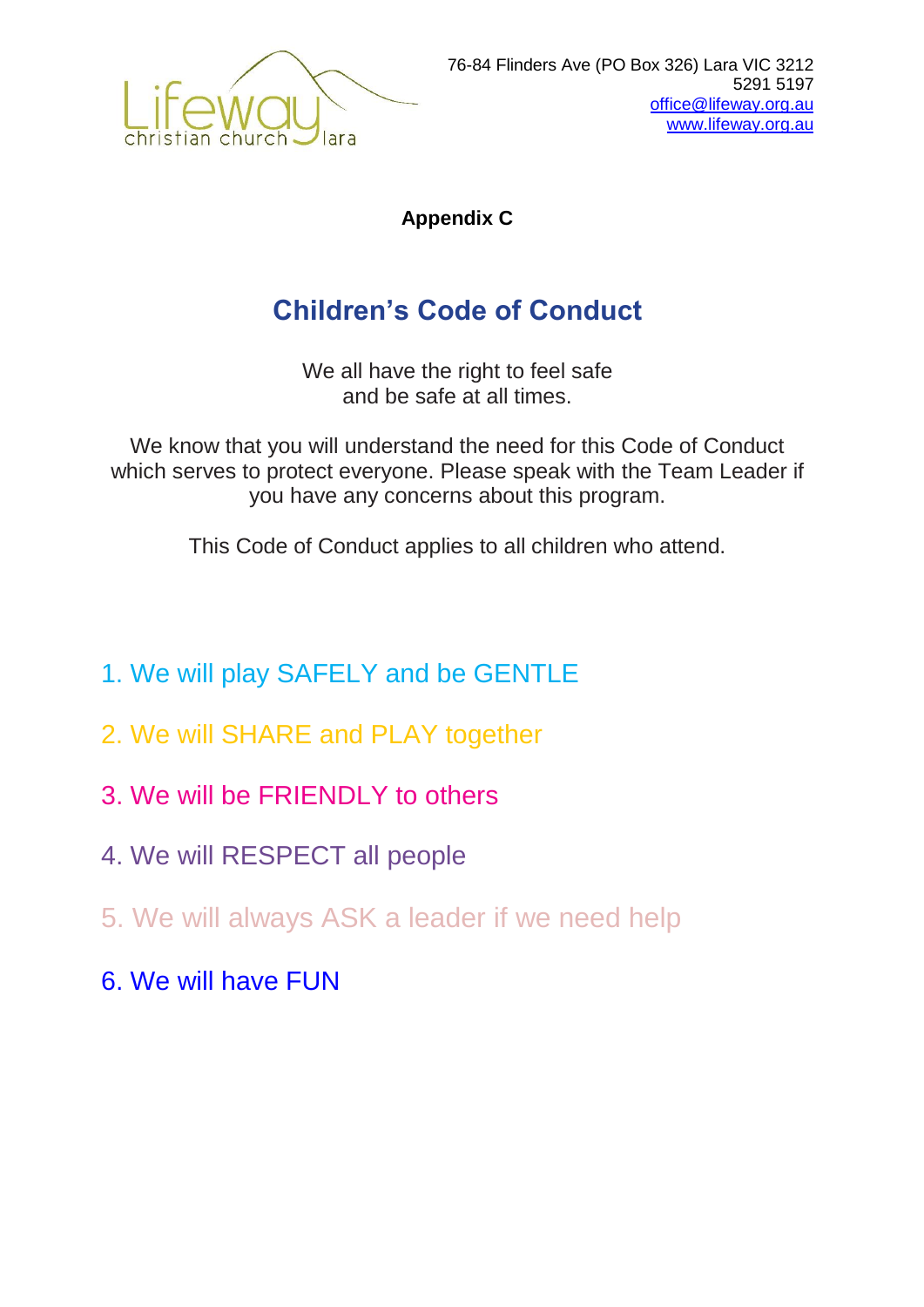

**Appendix D**

# **Ministry Application Form**

Please give this completed form to the Safe Church Concerns Person

#### **Personal Details**

| Surname       | Christian Names                          | ⊦Male ∩ Female |
|---------------|------------------------------------------|----------------|
| Date of Birth | Address                                  |                |
| Mobile Phone  | Email                                    |                |
| Home Phone    | No. of years at Lifeway Christian Church |                |

#### **Please circle either "yes" or "no" for each question.**

If the answer to any of the following questions is "yes", please give details on a separate page if necessary.

- 1. Do you have any health problem(s) which may affect you volunteering for the church? Yes / No
- 2. Have you ever been charged with and/or convicted of a criminal offence? Yes / No
- 3. Have you ever engaged in any of the following conduct, even though never having been Yes / No charged?
	- Sexual contact with someone under your care other than your spouse (such as parishioner, client, patient, student, employee or subordinate)
	- Sexual contact with a person under the age of consent
	- Illegal use, production, sale or distribution of pornographic materials
	- Conduct likely to cause harm to people, or to put them at risk of harm
- 4. Has there been anything in your past that may hinder your leadership position? Yes / No
- 5. To your knowledge, have you ever been the subject of an allegation of sexual abuse or sexual misconduct? Yes / No
- 6. Have you ever had an apprehended violence order, order for protection or the like issued against you as a result of allegations of violence, abuse, likely harm, harassment, stalking etc? Yes / No
- 7. Have you ever had permission to undertake paid or voluntary work with children or other vulnerable people refused, suspended or withdrawn in Australia or any other country? Yes / No
- 8. Has a child or dependent young person in your care (as a parent or in any other capacity) ever been removed from your care, or been the subject of a risk assessment by the authorities? Yes / No 9. Has your driver's licence ever been revoked or suspended? The May been the Yes / No
- 10.Have you a history of alcohol abuse or a history of substance abuse including prescription, over-the-counter, recreational or illegal drugs? Yes / No

**Record of Christian Church Membership** (**if in the congregation less than 3 years)** List church organisations, churches, congregations of which you have been associated **within the last 5 years**. (attach separate page if necessary)

| Name of Church<br>When (Month/Year)<br>Location |  |  |  | <b>Positions Held</b> |
|-------------------------------------------------|--|--|--|-----------------------|
|-------------------------------------------------|--|--|--|-----------------------|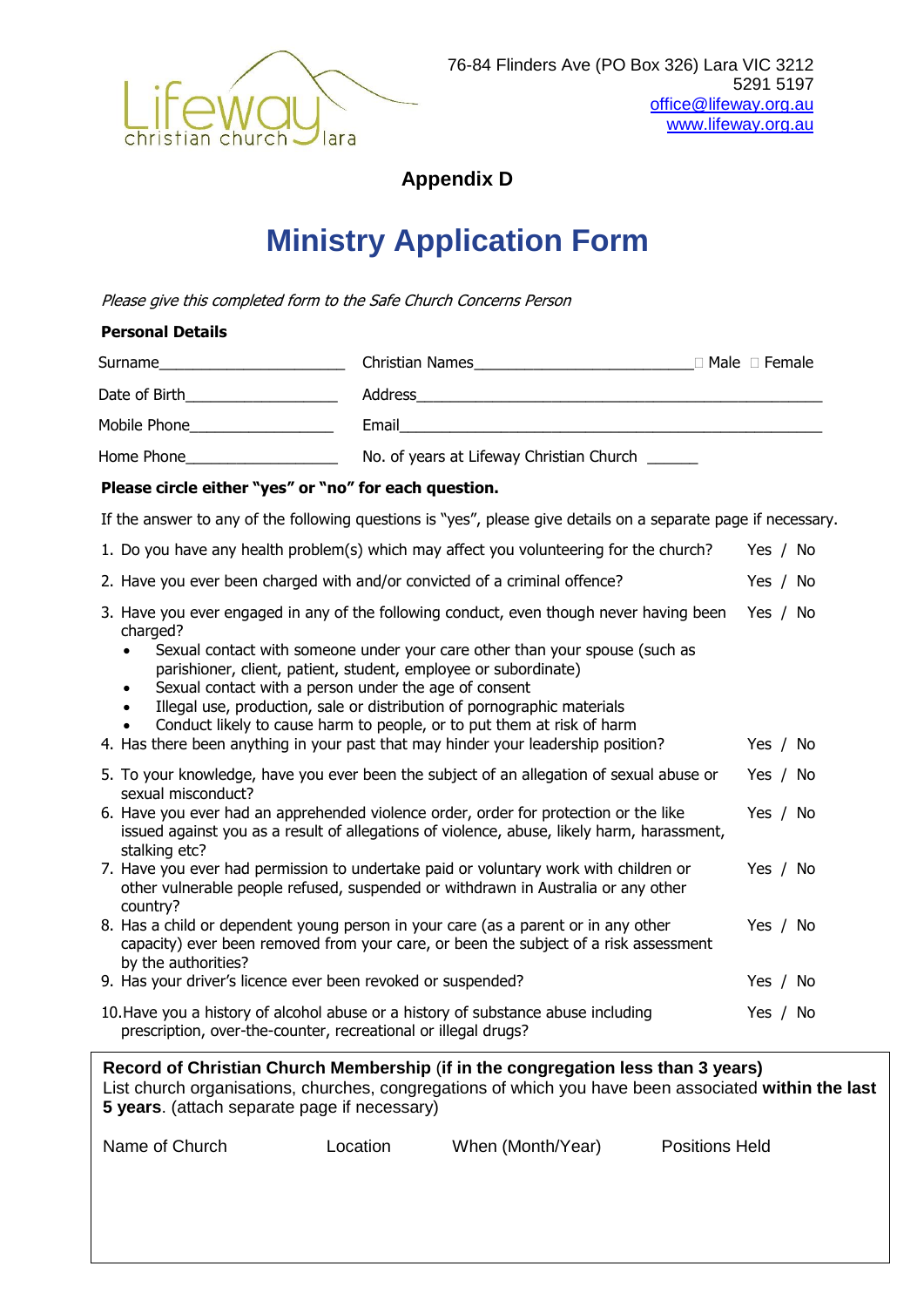

#### **Character References (please complete if you have been at Lifeway for less than 3 years)**

Please provide two (2) referees. Referees must be over eighteen years of age and able to give a report on your good character and suitability for ministry.

|                                    | Evidence of Criminal History Check and/or Working with Children Check                                       |  |  |
|------------------------------------|-------------------------------------------------------------------------------------------------------------|--|--|
|                                    | I have provided the following Police Check Ref No. _____________________________Yes □ No □ N/A □            |  |  |
|                                    |                                                                                                             |  |  |
| <b>Consent to Hold Information</b> |                                                                                                             |  |  |
|                                    | I consent to the information contained in this application including the subsequent pages to be kept by our |  |  |

church. **I understand that this information will be kept in a confidential file and used only for screening and disciplinary purposes.**

Declaration

 $I_{\prime}$   $\qquad$ 

Do solemnly and sincerely declare that:

- 1. The information I have provided in this application and the information contained in any documents accompanying this application are true and correct to the best of my knowledge and belief.
- 2. I understand that any material misstatement in or omission from this questionnaire may render me unfit to hold a particular or any office in the Church.

Applicant's signature \_\_\_\_\_\_\_\_\_\_\_\_\_\_\_\_\_\_\_\_\_\_\_\_\_\_\_\_\_\_\_\_\_\_\_\_\_\_\_\_\_\_\_\_\_\_\_\_\_\_\_\_\_\_\_\_\_\_\_\_\_\_\_\_\_\_\_\_\_ Date Declared \_\_\_\_\_\_\_\_\_\_\_\_\_\_\_\_

#### **Endorsement by Ministry Leader**

| Name of Ministry Leader_ |       |
|--------------------------|-------|
| Ministry title_          |       |
| Signature_               | Date: |

Note: Please seek legal advice if you are uncertain about signing this document.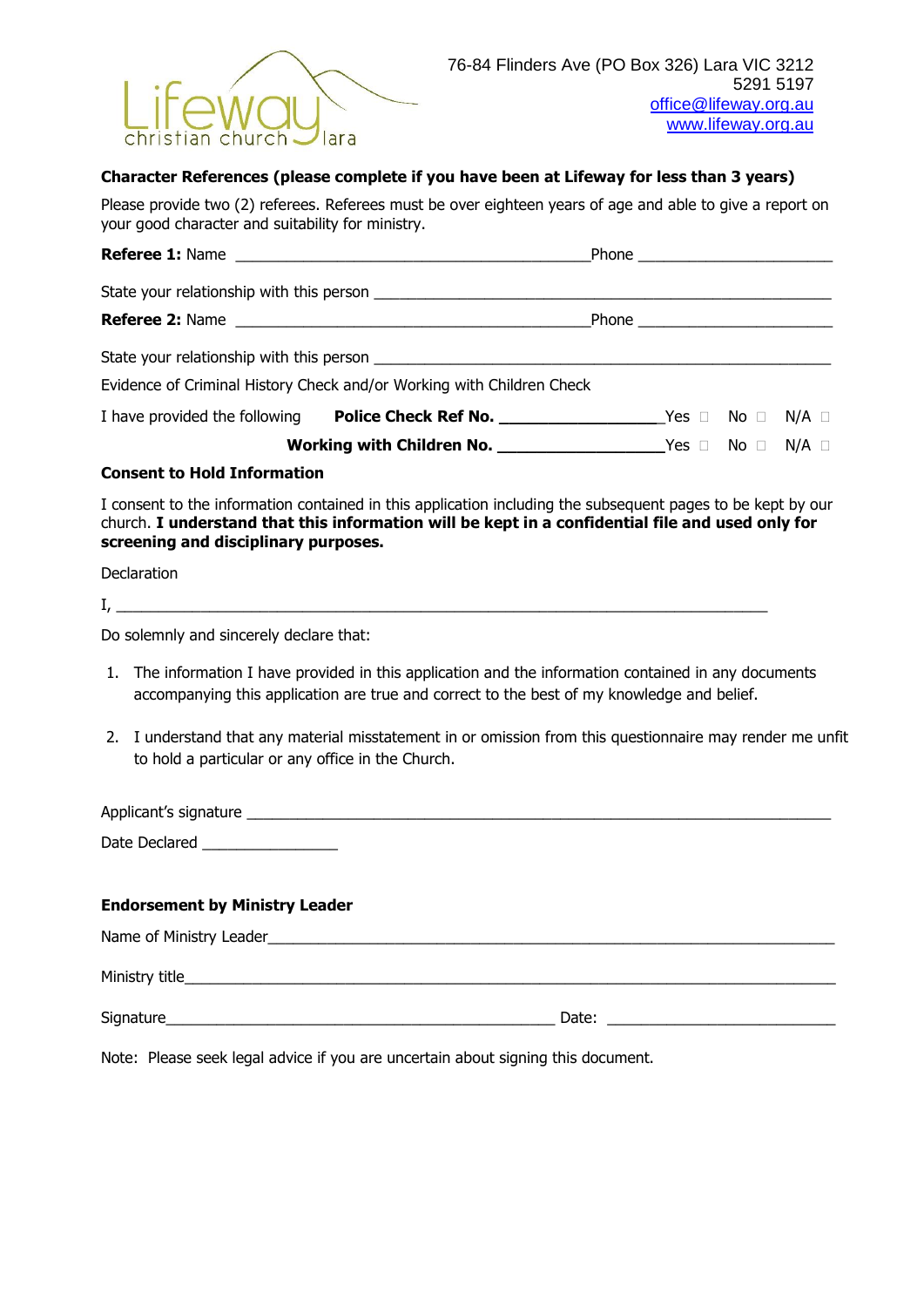

#### **Referee Checks (for use of interviewer/leader)**

Referee name \_\_\_\_\_\_\_\_\_\_\_\_\_\_\_\_\_\_\_\_\_\_\_\_\_\_\_\_\_\_\_\_\_\_\_\_

How long has referee known the applicant?

What is the referee's relationship to the applicant? \_\_\_\_\_\_\_\_\_\_\_\_\_\_\_\_\_\_\_\_\_\_\_\_\_\_\_

Would the referee have any concerns with the applicant serving in this area?

 $\_$  , and the set of the set of the set of the set of the set of the set of the set of the set of the set of the set of the set of the set of the set of the set of the set of the set of the set of the set of the set of th

\_\_\_\_\_\_\_\_\_\_\_\_\_\_\_\_\_\_\_\_\_\_\_\_\_\_\_\_\_\_\_\_\_\_\_\_\_\_\_\_\_\_\_\_\_\_\_\_\_\_\_\_\_\_\_\_\_\_\_\_\_\_\_\_\_\_\_\_\_\_\_\_\_\_\_\_\_\_\_\_\_  $\_$  , and the set of the set of the set of the set of the set of the set of the set of the set of the set of the set of the set of the set of the set of the set of the set of the set of the set of the set of the set of th

 $\_$  , and the set of the set of the set of the set of the set of the set of the set of the set of the set of the set of the set of the set of the set of the set of the set of the set of the set of the set of the set of th

 $\_$  , and the set of the set of the set of the set of the set of the set of the set of the set of the set of the set of the set of the set of the set of the set of the set of the set of the set of the set of the set of th  $\_$  , and the set of the set of the set of the set of the set of the set of the set of the set of the set of the set of the set of the set of the set of the set of the set of the set of the set of the set of the set of th

Any Comments \_\_\_\_\_\_\_\_\_\_\_\_\_\_\_\_\_\_\_\_\_\_\_\_\_\_\_\_\_\_\_\_\_\_\_\_\_\_\_\_\_\_\_\_\_\_\_\_\_\_\_\_\_\_\_\_\_\_\_\_\_\_\_\_\_\_\_\_

Referee name \_\_\_\_\_\_\_\_\_\_\_\_\_\_\_\_\_\_\_\_\_\_\_\_\_\_\_\_\_\_\_\_\_\_\_\_

How long has referee known the applicant? \_\_\_\_\_\_\_\_\_\_\_\_\_\_\_\_\_\_\_\_\_\_\_\_\_\_\_\_\_\_\_\_\_

What is the referee's relationship to the applicant? \_\_\_\_\_\_\_\_\_\_\_\_\_\_\_\_\_\_\_\_\_\_\_\_\_\_\_

Would the referee have any concerns with the applicant serving in this area?

Any Comments \_\_\_\_\_\_\_\_\_\_\_\_\_\_\_\_\_\_\_\_\_\_\_\_\_\_\_\_\_\_\_\_\_\_\_\_\_\_\_\_\_\_\_\_\_\_\_\_\_\_\_\_\_\_\_\_\_\_\_\_\_\_\_\_\_\_\_\_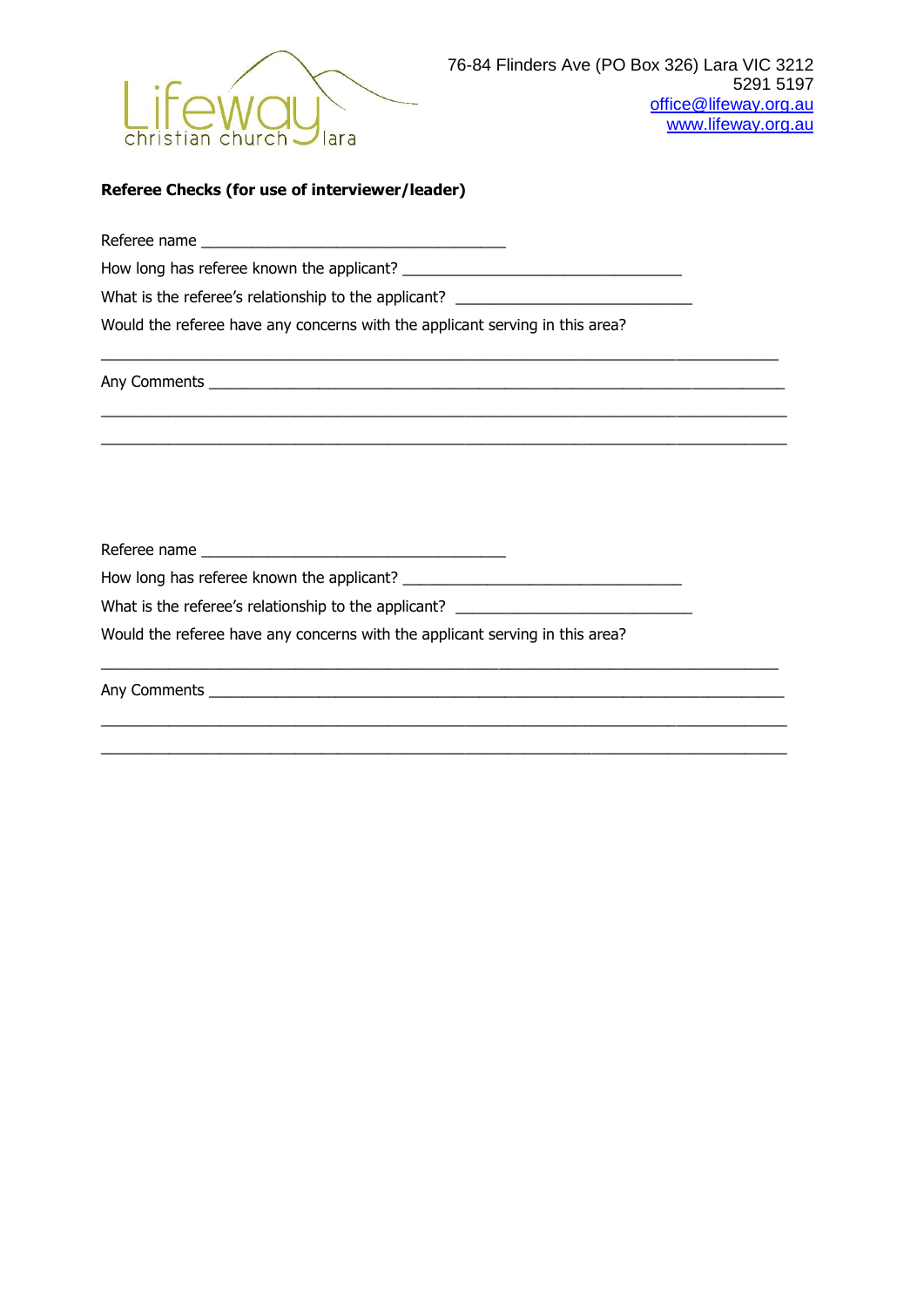

# **Appendix E Child Safety Reporting Process**

Who can report?

- Parent
- Child
- Staff member or volunteer
- Anyone

What to report? Any child safety concerns, including:

- Disclosure of abuse or harm
- Allegation, suspicion or observation
- Breach of Code of Conduct
- Environmental safety issues

Call 000 if the child is in immediate danger

How to report?

- Face-to-face verbal report
- letter
- email
- telephone call
- meeting

#### Who to report to?

- Safe Church Concerns Person
- Pastor
- Children's Ministry Leader

What happens next? The Safe Church Concerns Person, Pastor or Children's Ministry Leader will:

- Offer support to the child, the parents, the person who reports and the accused staff member or volunteer
- Initiate internal processes to ensure the safety of the child, clarify the nature of the complaint, complete appropriate forms and commence disciplinary process (if required)
- Decide, in accordance with legal requirements and duty of care, whether the matter should be reported to the police or Child Protection and make report as soon as possible if required.
- Outcome Investigation: outcome decided; relevant staff, volunteers, parents and child notified of outcome of investigation; policies, procedures updated where necessary.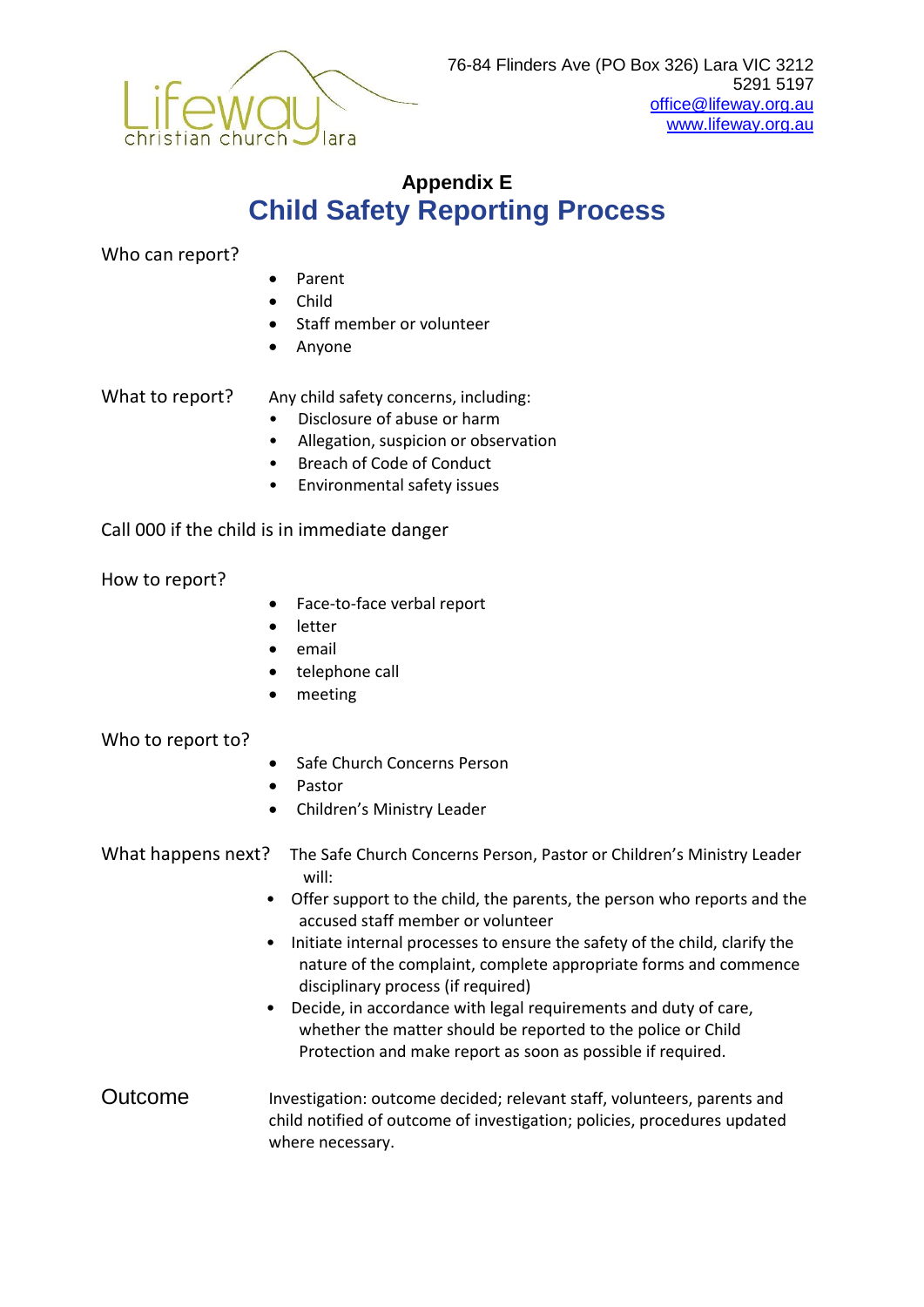

### **Appendix F**

# **Incident/Accident or Concern Report Form**

### **SECTION A – The Details**

| Date (of report) |                      |
|------------------|----------------------|
|                  | Person making report |
|                  |                      |

| Person writing report |  |
|-----------------------|--|
|-----------------------|--|

### **Date of incident:**

PERSON(s) INVOLVED

- $\bullet$
- $\bullet$
- $\bullet$
- $\bullet$

### **Personnel informed:**

| □ Safe Church Concerns Person |  |
|-------------------------------|--|
|                               |  |

□ Congregational Ministry Leader \_\_\_\_\_\_\_\_\_\_\_\_\_\_\_\_\_\_\_\_\_\_\_

| □ Governance Elder |  |
|--------------------|--|
|                    |  |

 $\Box$  Other  $\Box$ 

### **Type of Incident/concern**

- □ injury
- □ behaviour
- □ disclosure\*
- □ property damage
- □ environment/safety
- □ other (specify) \_\_\_\_\_\_\_\_\_\_\_\_\_\_\_\_\_\_\_\_\_\_\_\_\_\_\_\_\_\_\_\_\_\_\_\_\_\_\_\_\_\_\_\_\_\_\_\_\_\_\_\_\_

\*NB: If disclosure of abuse – please also complete the Risk of Significant Harm Form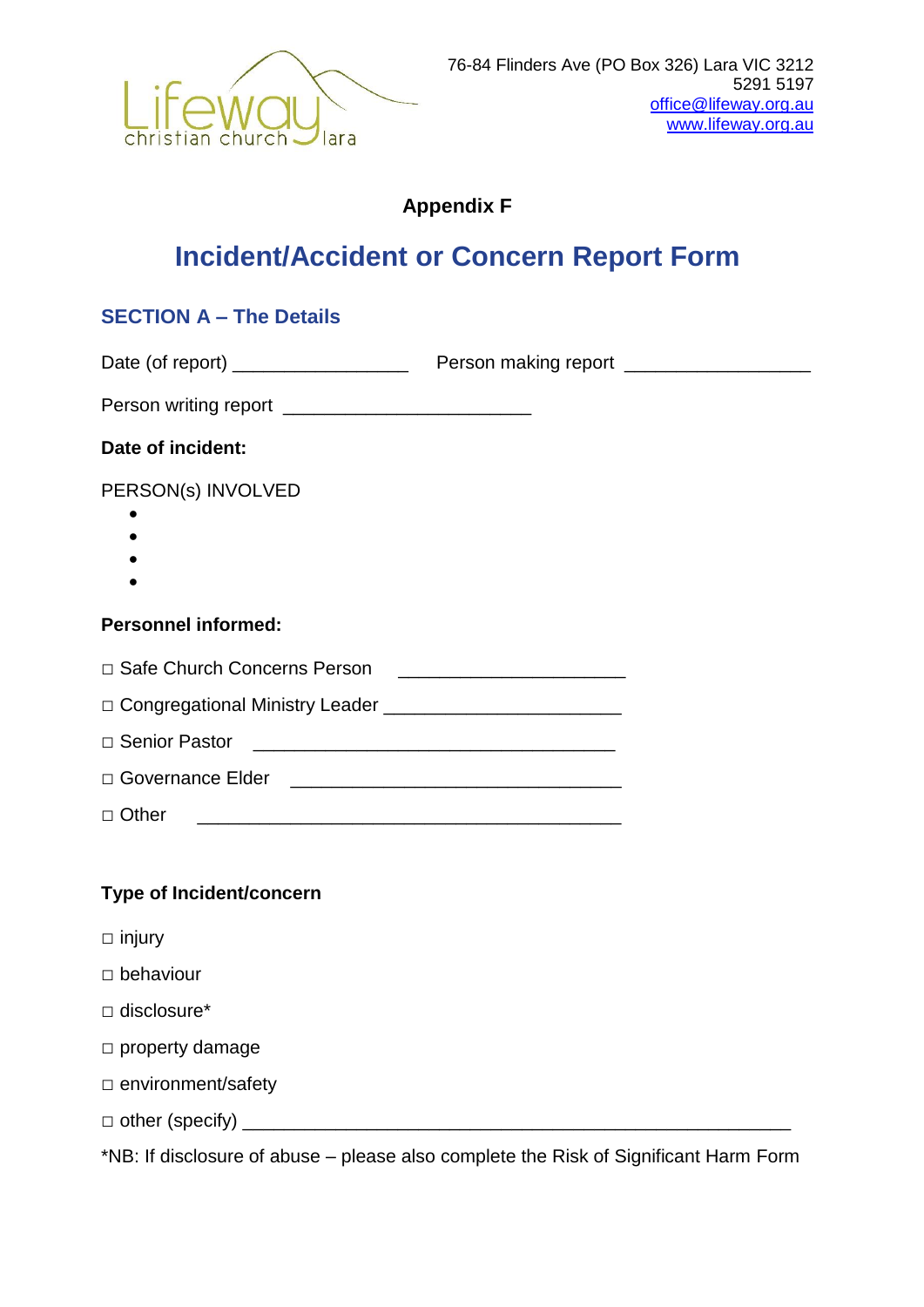

### **SECTION B – The Incident DETAILS OF INCIDENT/CONCERN**

**ACTION TAKEN**

**OUTCOMES (if known)**

# **SECTION C – Follow up/Analysis**

Follow up comments:

The type of incident is:

| $\Box$ first report | $\Box$ subsequent report |
|---------------------|--------------------------|
|                     |                          |

Have appropriate steps been taken?  $□$  Yes  $□$  No

### **If No what needs to be done?**

| <b>Print Name:</b> | Signed: |  |
|--------------------|---------|--|
|--------------------|---------|--|

Reported to (Personnel informed)

Print Name: \_\_\_\_\_\_\_\_\_\_\_\_\_\_\_\_\_\_\_\_\_\_\_\_\_\_ Signed: \_\_\_\_\_\_\_\_\_\_\_\_\_\_\_\_\_\_\_\_\_\_\_\_\_\_\_\_\_\_\_\_\_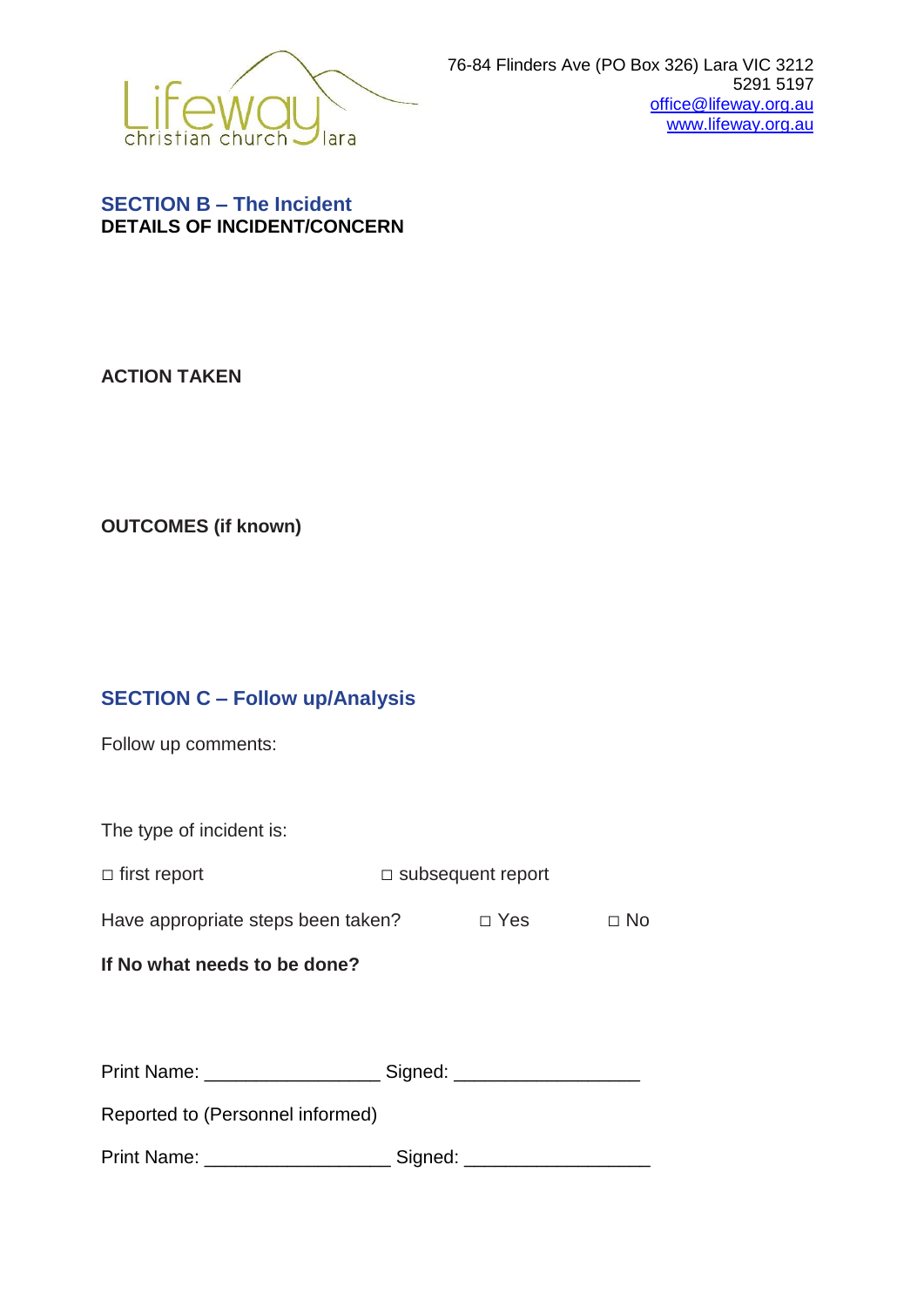

**Appendix G**

# **Risk of Significant Harm Form**

This information is to be kept strictly confidential and not to be used for any other reason except for the purpose of reporting the Risk of Significant Harm.

Appropriate record keeping procedures are to be observed when filing this report.

# *The provision of information to the Statutory Authorities for the protection of a child or young person is not a breach of confidentiality.*

Date of Disclosure: \_\_\_\_\_\_\_\_\_\_\_\_\_\_\_\_\_\_\_\_\_ Time of Disclosure: \_\_\_\_\_\_\_\_\_\_\_\_\_\_\_\_\_\_

Name of person writing report \_\_\_\_\_\_\_\_\_\_\_\_\_\_\_\_\_\_\_\_\_\_\_\_\_\_\_\_\_\_\_\_\_\_\_\_\_

# **Details of person making report**

| Role/title: |  |
|-------------|--|

# **Child or Young Person Details**

| Full Name:          | Date of Birth: |
|---------------------|----------------|
| Address: (if known) |                |
|                     |                |

Contact Number: **Example 20**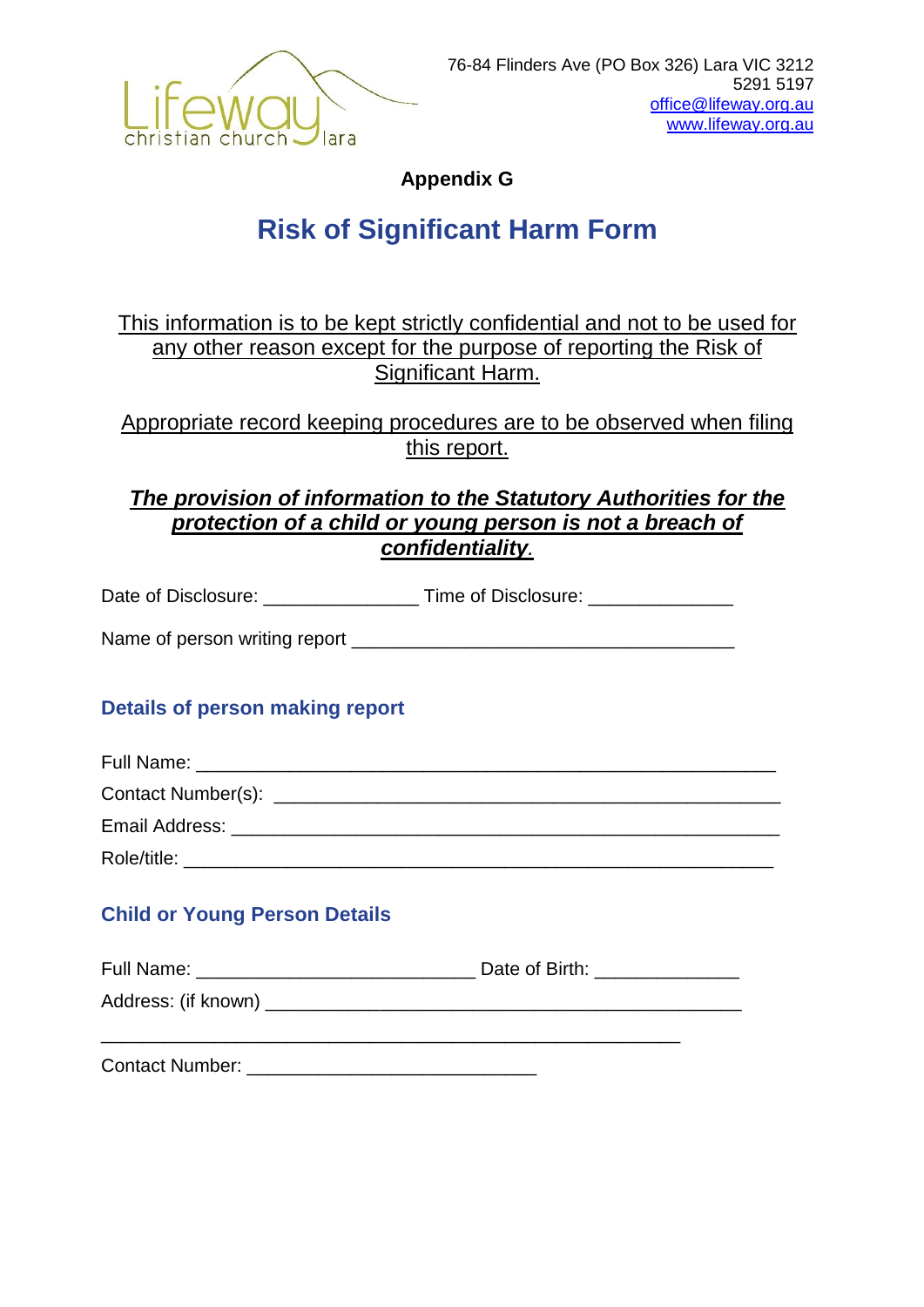

# **Parent/Carer/Guardian Details**

| Is he/she aware of the disclosure? Yes $\Box$ No $\Box$  |  |                 |
|----------------------------------------------------------|--|-----------------|
| Does this disclosure involve a family member? Yes $\Box$ |  | No <sub>1</sub> |
| Comments:                                                |  |                 |
|                                                          |  |                 |

\_\_\_\_\_\_\_\_\_\_\_\_\_\_\_\_\_\_\_\_\_\_\_\_\_\_\_\_\_\_\_\_\_\_\_\_\_\_\_\_\_\_\_\_\_\_\_\_\_\_\_\_\_\_\_\_\_\_\_\_\_\_

# **Alleged Perpetrator Details (if Known)**

| Complete as much information that you know               |                      |  |                 |  |
|----------------------------------------------------------|----------------------|--|-----------------|--|
|                                                          |                      |  |                 |  |
|                                                          |                      |  |                 |  |
| Contact Number: Contact Number:                          |                      |  |                 |  |
| Does the child know this person?                         | $Yes \Box$ No $\Box$ |  |                 |  |
| If yes, provide the details of the relationship          |                      |  |                 |  |
| Is this person involved in the Lifeway Christian Church? |                      |  | No <sub>1</sub> |  |
|                                                          |                      |  |                 |  |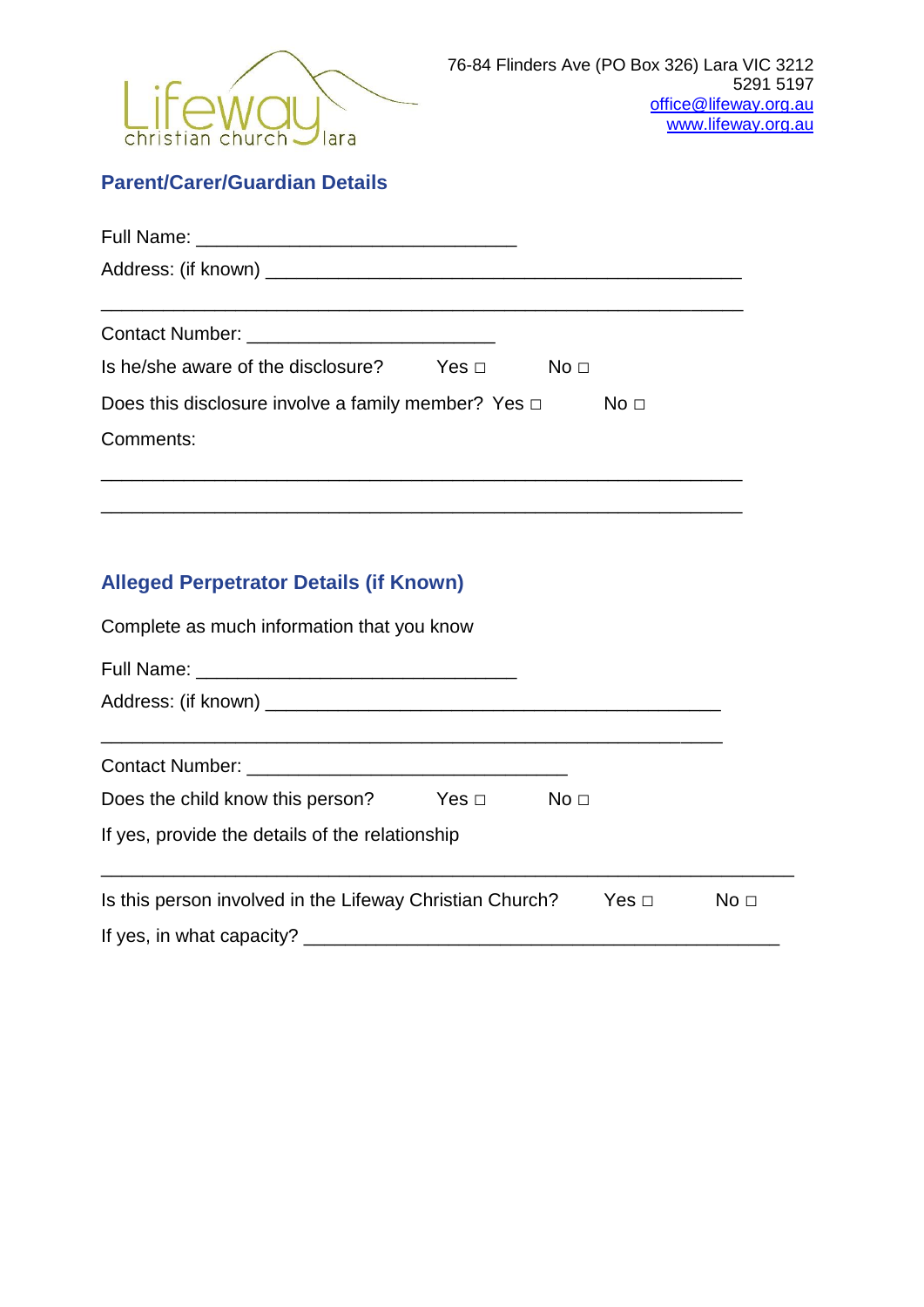

### **Disclosure Details**

Please provide details of the concern, allegation or complaint. Include dates/times and location of incident(s) as disclosed (if known).

Does the child/young person know this disclosure is being documented? Yes  $□$ 

\_\_\_\_\_\_\_\_\_\_\_\_\_\_\_\_\_\_\_\_\_\_\_\_\_\_\_\_\_\_\_\_\_\_\_\_\_\_\_\_\_\_\_\_\_\_\_\_\_\_\_\_\_\_\_\_\_\_\_\_\_\_\_\_\_\_\_\_

\_\_\_\_\_\_\_\_\_\_\_\_\_\_\_\_\_\_\_\_\_\_\_\_\_\_\_\_\_\_\_\_\_\_\_\_\_\_\_\_\_\_\_\_\_\_\_\_\_\_\_\_\_\_\_\_\_\_\_\_\_\_\_\_\_\_\_\_

\_\_\_\_\_\_\_\_\_\_\_\_\_\_\_\_\_\_\_\_\_\_\_\_\_\_\_\_\_\_\_\_\_\_\_\_\_\_\_\_\_\_\_\_\_\_\_\_\_\_\_\_\_\_\_\_\_\_\_\_\_\_\_\_\_\_\_\_

\_\_\_\_\_\_\_\_\_\_\_\_\_\_\_\_\_\_\_\_\_\_\_\_\_\_\_\_\_\_\_\_\_\_\_\_\_\_\_\_\_\_\_\_\_\_\_\_\_\_\_\_\_\_\_\_\_\_\_\_\_\_\_\_\_\_\_\_

\_\_\_\_\_\_\_\_\_\_\_\_\_\_\_\_\_\_\_\_\_\_\_\_\_\_\_\_\_\_\_\_\_\_\_\_\_\_\_\_\_\_\_\_\_\_\_\_\_\_\_\_\_\_\_\_\_\_\_\_\_\_\_\_\_\_\_\_

\_\_\_\_\_\_\_\_\_\_\_\_\_\_\_\_\_\_\_\_\_\_\_\_\_\_\_\_\_\_\_\_\_\_\_\_\_\_\_\_\_\_\_\_\_\_\_\_\_\_\_\_\_\_\_\_\_\_\_\_\_\_\_\_\_\_\_\_

### **Child Safe Action Taken**

| If no, explain why                                                        |                 |
|---------------------------------------------------------------------------|-----------------|
|                                                                           | No <sub>1</sub> |
| Has this been referred to the designated Safe Church Concerns Person?     |                 |
| Yes ⊓∶                                                                    | No <sub>1</sub> |
| Does this disclosure refer to Lifeway Christian Church worker misconduct? |                 |

\_\_\_\_\_\_\_\_\_\_\_\_\_\_\_\_\_\_\_\_\_\_\_\_\_\_\_\_\_\_\_\_\_\_\_\_\_\_\_\_\_\_\_\_\_\_\_\_\_\_\_\_\_\_\_\_\_\_\_\_\_\_\_\_\_\_\_

\_\_\_\_\_\_\_\_\_\_\_\_\_\_\_\_\_\_\_\_\_\_\_\_\_\_\_\_\_\_\_\_\_\_\_\_\_\_\_\_\_\_\_\_\_\_\_\_\_\_\_\_\_\_\_\_\_\_\_\_\_\_\_\_\_\_\_\_

| If yes please provide details of the referral |  |  |  |  |
|-----------------------------------------------|--|--|--|--|
|                                               |  |  |  |  |
|                                               |  |  |  |  |
|                                               |  |  |  |  |
|                                               |  |  |  |  |
|                                               |  |  |  |  |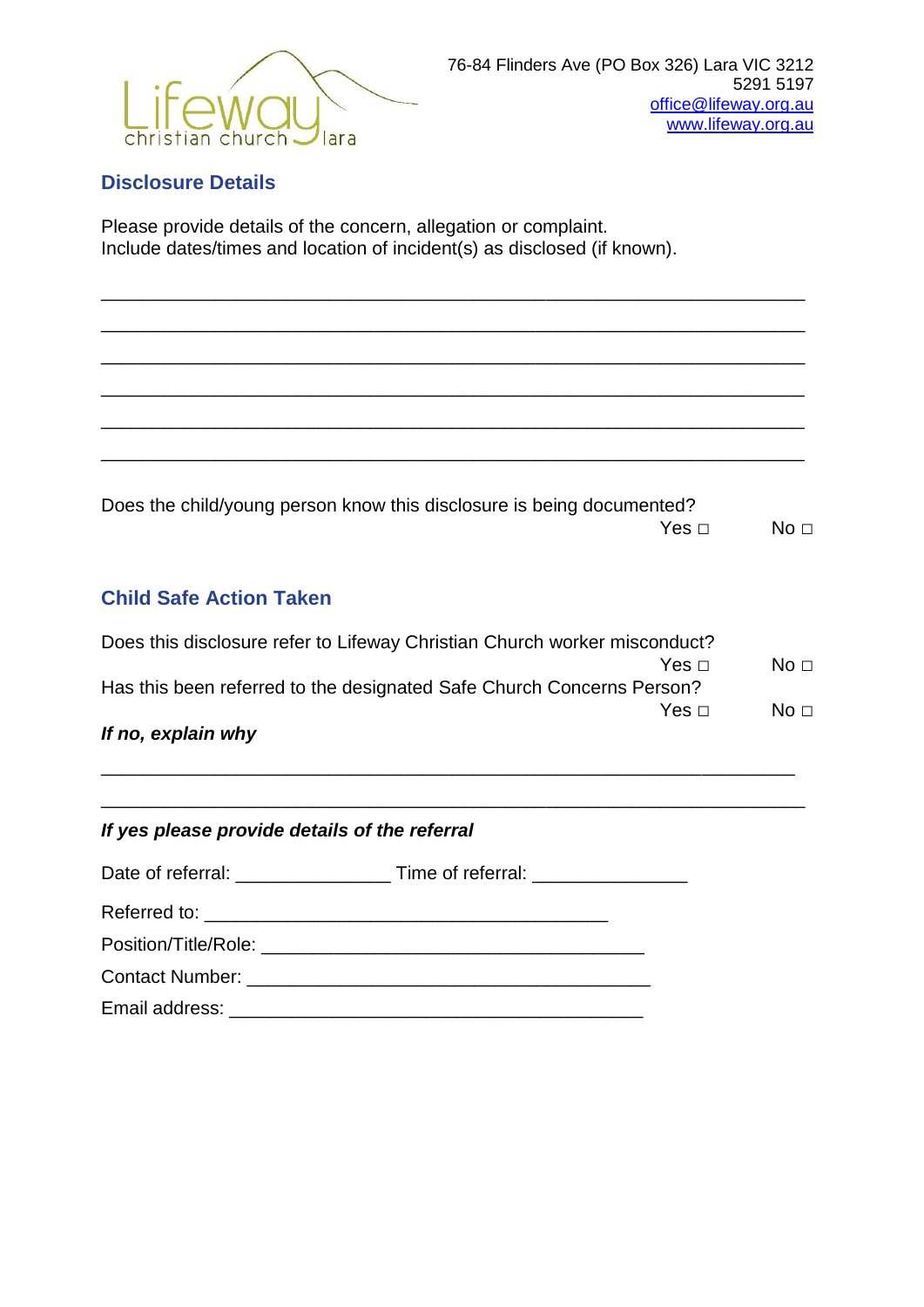

| <b>Child Protection Action Taken</b><br>Does this disclosure require a report to Statutory Authorities?<br>If no, explain why                                     | No <sub>1</sub> |  |
|-------------------------------------------------------------------------------------------------------------------------------------------------------------------|-----------------|--|
| If yes please provide details of the report                                                                                                                       |                 |  |
| $\square$ Police<br>000<br>$\Box$ Lara Police 5282 1241<br>□ Victorian Department of Health and Human Services<br>1800 075 599 or 131 278 (after hours emergency) |                 |  |
|                                                                                                                                                                   |                 |  |
| Please include advice or guidance given by the State Child Protection Authorities                                                                                 |                 |  |
| and attach any correspondence to this report                                                                                                                      |                 |  |
| <b>Follow up action required</b><br>Please provide details of follow up action to take place                                                                      |                 |  |
| <b>Form Completed</b>                                                                                                                                             |                 |  |
|                                                                                                                                                                   |                 |  |
| (Also to be signed by the Safe Church Concerns Person/ Coordinator of program)                                                                                    |                 |  |
|                                                                                                                                                                   |                 |  |
|                                                                                                                                                                   |                 |  |
| This form should be handed to the Safe Church Concerns Person,<br>or equivalent, and be kept securely for record keeping and follow-up                            |                 |  |

**purposes.**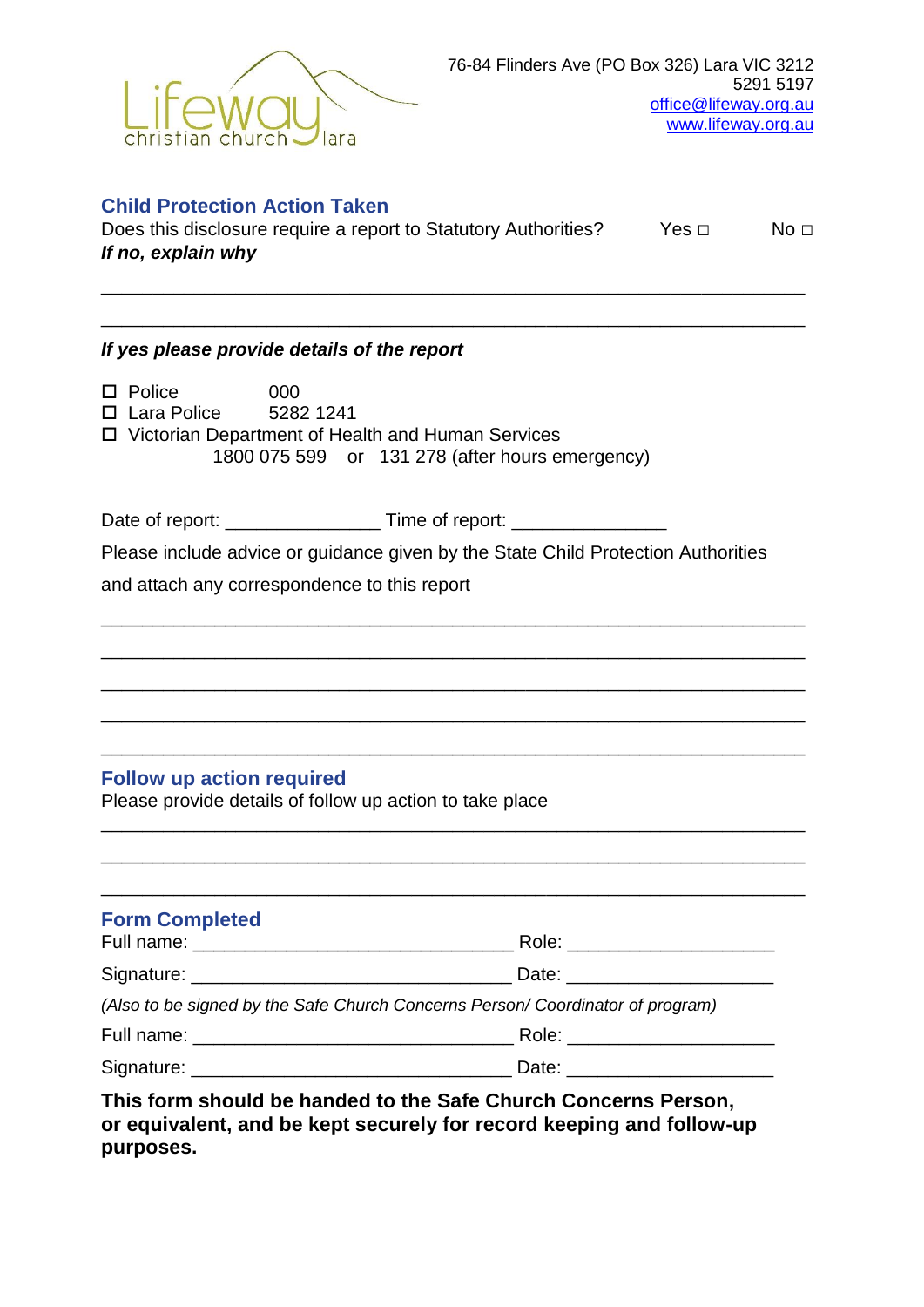

### **Appendix H**

# **Risk Analysis**

# **Types of Risks**

Potential child safety risks that could occur within your programs, events and sevices.

#### **Accidental Harm**

- Poor physical environment leading to injury
- Poor supervision
- High-risk activity

#### **Physical Abuse**

- Physical punishment
- Pushing, shoving
- Punching, slapping, biting, kicking

#### **Psychological/emotional Abuse**

- Bullying
- Threatening language
- Shaming
- Intentional ignoring and isolating

#### **Neglect**

- Lack of supervision
- Not providing adequate nourishment
- Not providing adequate clothing or shelter
- Not meeting the specific physical or cognitive needs of children

#### **Sexual Abuse**

- Sexual abuse, assault and exploitation
- Grooming (physical or psychological actions which involve manipulative cultivation of relationships with children, young people and vulnerable adults).
- Inappropriate touching
- Inappropriate conversations of a sexual nature
- Crossing professional boundaries

#### **Cultural/Spiritual Abuse**

- Lack of cultural respect/racial or cultural vilification or discrimination
- Lack of support to enable a child to be aware of and express their cultural identity
- Use of positional power and control and using prayer/scripture as a means of manipulation

#### **Online Abuse**

- Abusive texts and emails
- Hurtful messages, images or videos
- Intimidated others online
- Grooming sending a child offensive, confronting or obscene content (or asking for inappropriate photos)
- Singling a child out for a 'special' relationship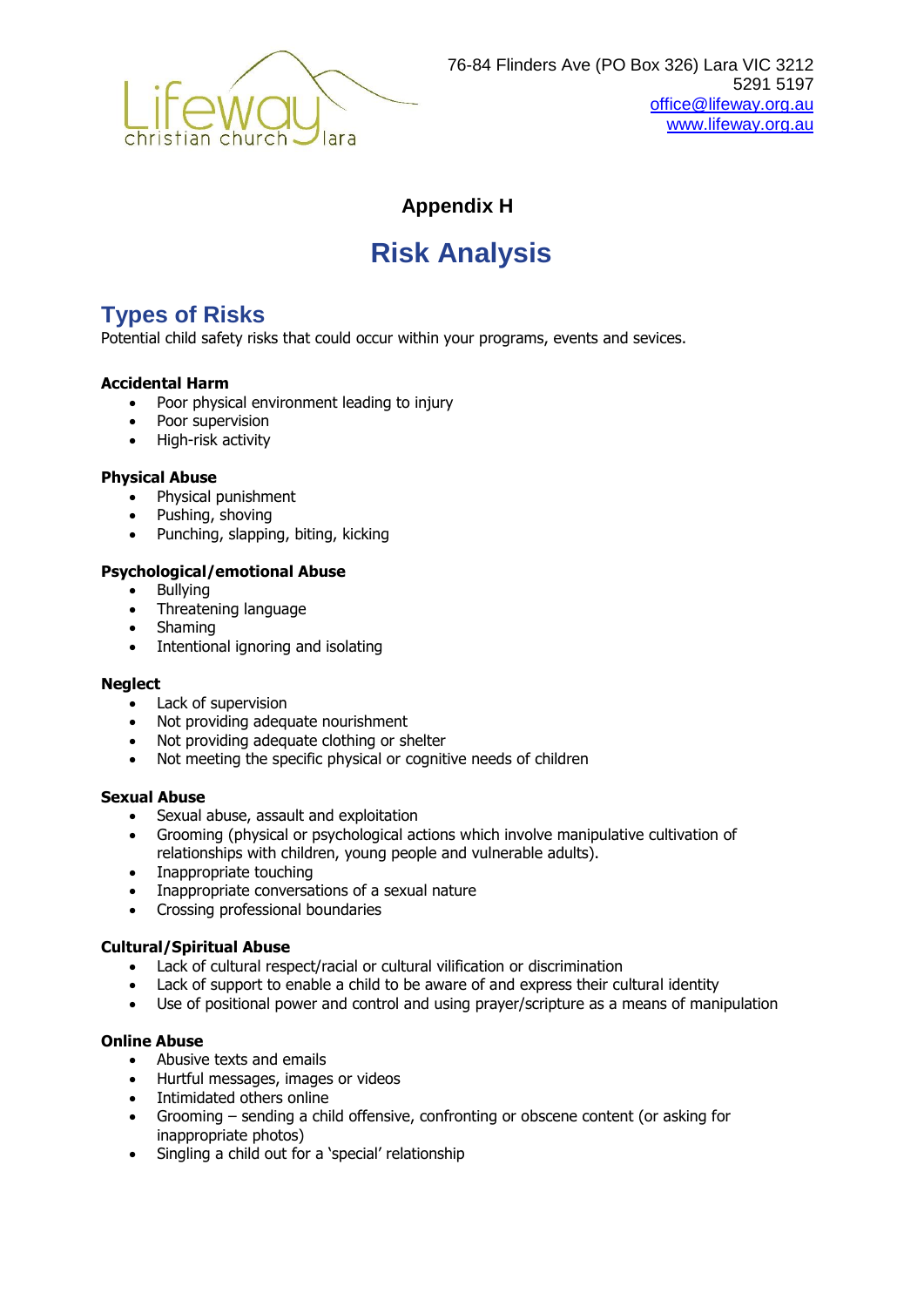

# **Ways to Manage Risks**

Considerations of safety risks within various procedural processes and physical safety and what should be in place to control/minimise these risks

#### **Safe Recruitment and management of leaders**

- Reference checks
- . WWCC
- Interview and inductions
- Probation period
- Leadership application
- Adequate ratios
- Child safety training
- Refresher training
- Child Protection/Child Safe Policy
- Code of Conduct signed

#### **Consent/Permission**

- Relevant consent forms completed by a parent/guardiam
- Video/photography consent form been given
- Emergency contacts made available to core leaders
- Dietary requirements and allergies noted

#### **Safe environment**

- First Aid kit
- Appointed first aid officers
- Risk Assessment completed
- Identified risks managed
- Record keeping/privacy policies

#### **Transportation of children and young people**

- Permission given or private arrangements made with parent/guardian
- Ensure that no leader is left alone with a child or young person
- Road safety rules and provisional license holders restrictions

#### **Electronic communications to children and young people**

- Electronic communications/ Social media policies
- Social media guidelines
- Privacy/confidentiality policies
- Code of conduct

#### **Responding to abuse disclosure/allegations of misconduct**

- Child safety training
- Refresher Training
- Child protection/Child safe policy
- Responding to disclosures quidelines
- Identified risks managed
- Record keeping/privacy policies
- Risk assessment completed
- Code of conduct
- Misconduct policies
- Complaints and grievance procedures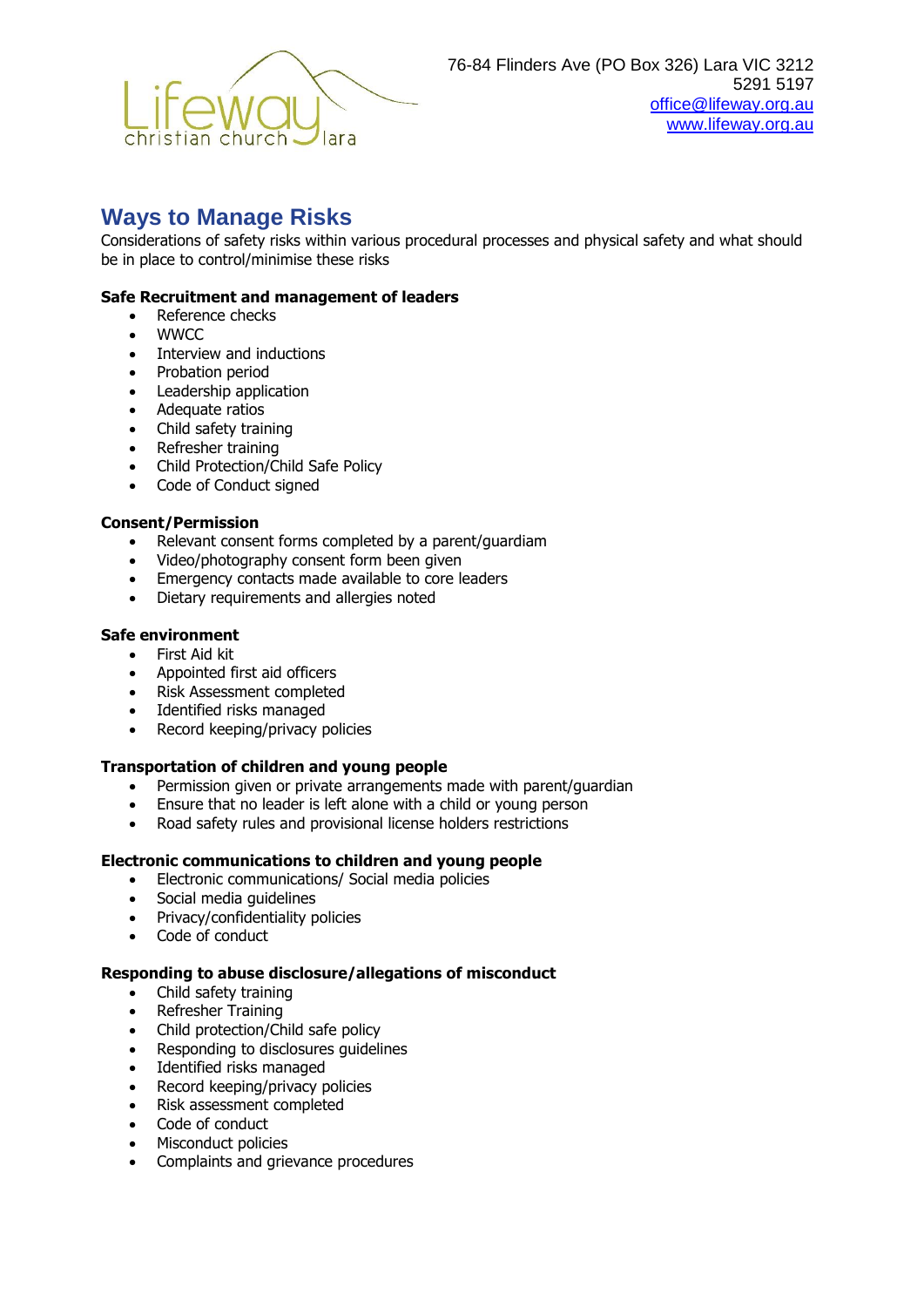

# **Risk Assessment Form**

Ministry Leaders should undertake Risk Assessment for the ministry activities they are involved in.

| <b>Activity Name and</b><br><b>Description:</b> |                         |  |
|-------------------------------------------------|-------------------------|--|
| <b>Activity Location:</b>                       | <b>Activity Date:</b>   |  |
| Ministry / Dept.                                | Person                  |  |
| <b>Responsible:</b>                             | <b>Responsible:</b>     |  |
| <b>Assessors:</b>                               | <b>Assessment date:</b> |  |

| <b>Tasks</b>                               | <b>Risks/Hazards</b>                                | Likelihood | Consequence | <b>Risk Rating</b> | <b>Proposed Control Measures</b> | <b>Responsibility</b>            |
|--------------------------------------------|-----------------------------------------------------|------------|-------------|--------------------|----------------------------------|----------------------------------|
| List each of the tasks for<br>the activity | List the risks/hazards associated<br>with each task | $(L1-L5)$  | $(C1 - C5)$ | (L/M/H)            | <b>Nominate Control Measures</b> | Nominate the person responsible. |
|                                            |                                                     |            |             |                    |                                  |                                  |
|                                            |                                                     |            |             |                    |                                  |                                  |
|                                            |                                                     |            |             |                    |                                  |                                  |
|                                            |                                                     |            |             |                    |                                  |                                  |
|                                            |                                                     |            |             |                    |                                  |                                  |
|                                            |                                                     |            |             |                    |                                  |                                  |
|                                            |                                                     |            |             |                    |                                  |                                  |
|                                            |                                                     |            |             |                    |                                  |                                  |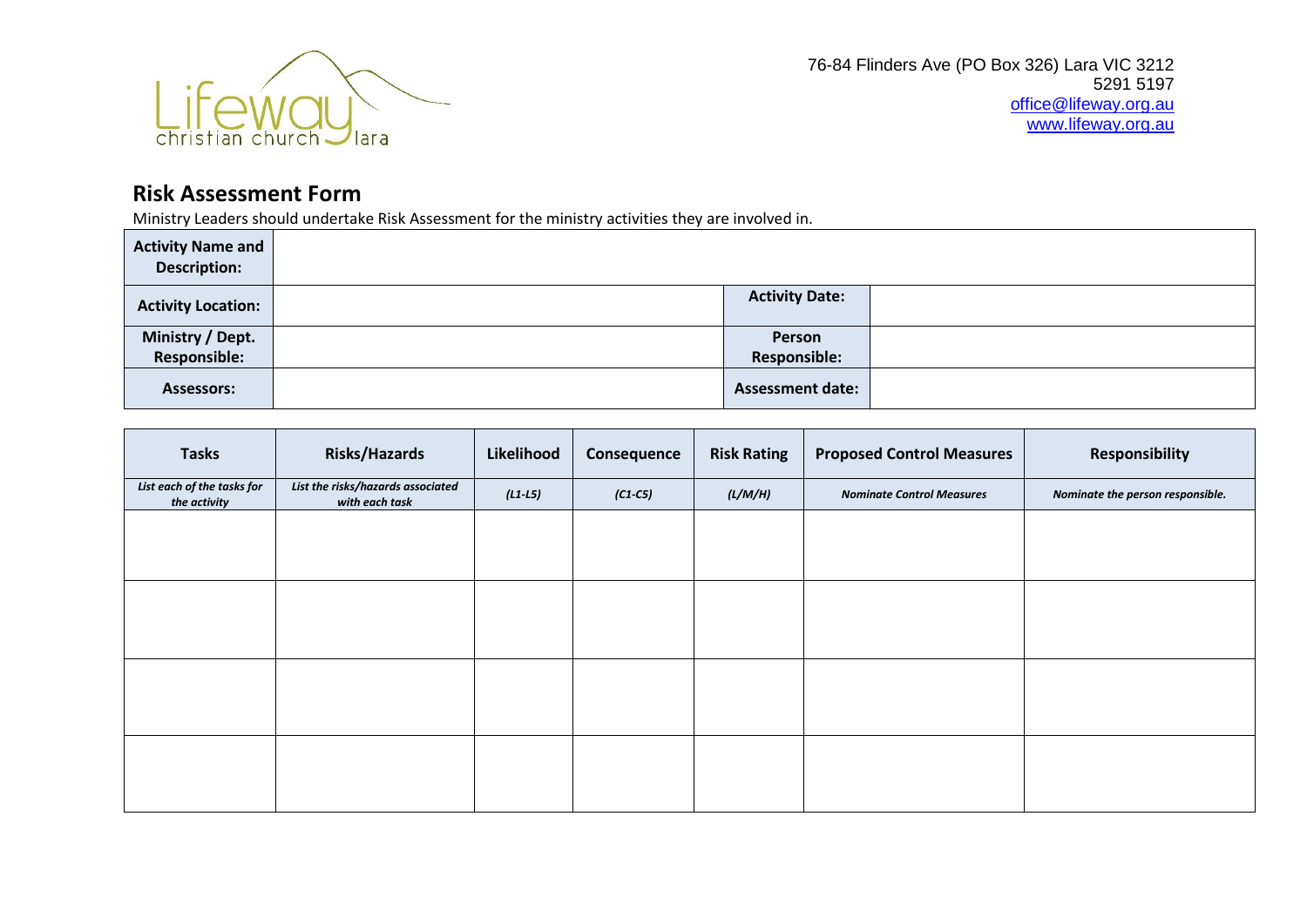

76-84 Flinders Ave (PO Box 326) Lara VIC 3212 5291 5197 [office@lifeway.org.au](mailto:office@lifeway.org.au) [www.lifeway.org.au](http://www.lifeway.org.au/)

| <b>Tasks</b> | <b>Risks/Hazards</b> | Likelihood | Consequence | <b>Risk Rating</b> | <b>Proposed Control Measures</b> | Responsibility |
|--------------|----------------------|------------|-------------|--------------------|----------------------------------|----------------|
|              |                      |            |             |                    |                                  |                |
|              |                      |            |             |                    |                                  |                |
|              |                      |            |             |                    |                                  |                |
|              |                      |            |             |                    |                                  |                |
|              |                      |            |             |                    |                                  |                |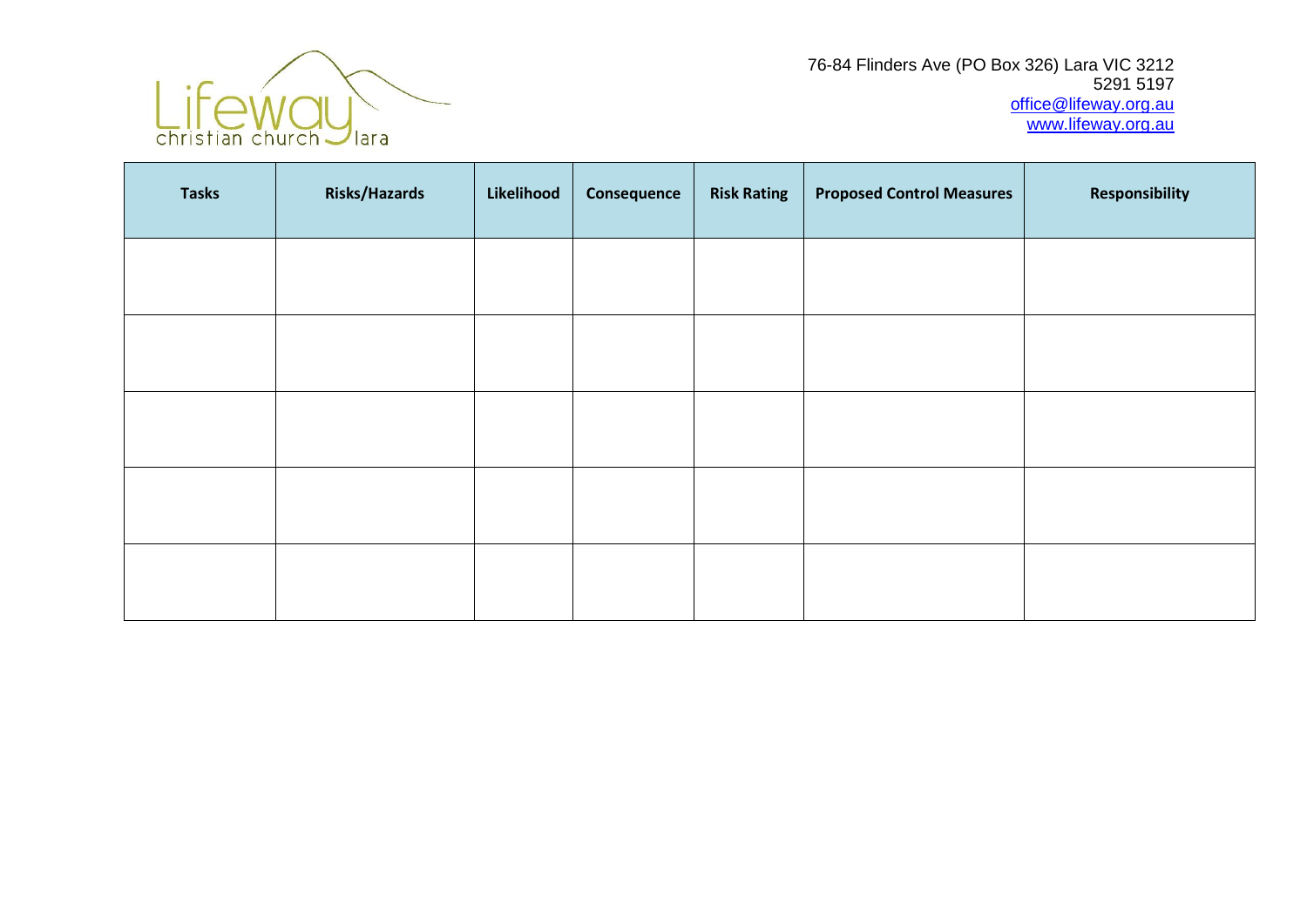

### **RISK LIKELIHOOD & CONSEQUENCE FACTORS AND VALUES**

|    | <b>Factors</b>    | <b>Values</b>                                                                              |
|----|-------------------|--------------------------------------------------------------------------------------------|
| L5 | Almost<br>certain | The hazard /risk is expected to occur in<br>most circumstances.                            |
| L4 | Likely            | The hazard / risk will probably occur in<br>most circumstances (more than 50% of<br>time). |
| L3 | Possible          | The hazard / risk should occur at some<br>time (less than 50% of time).                    |
| L2 | Unlikely          | The hazard / risk could occur at some<br>time, usually in exceptional<br>circumstances.    |
| L1 | Rare              | The hazard / risk is possible but is not<br>expected to occur.                             |

| <b>Factors</b> |                | <b>Values</b>                                                                                                                    |  |  |
|----------------|----------------|----------------------------------------------------------------------------------------------------------------------------------|--|--|
| C5             | <b>Extreme</b> | Death; high financial loss; sustained<br>national media coverage                                                                 |  |  |
| C4             | Major          | Extreme / permanent Injuries (significant<br>hospitalisation); major financial loss;<br>major negative state media               |  |  |
| CЗ             | Moderate       | Medical treatment required (may involve<br>hospitalisation); moderate financial loss;<br>some state media, sustained local media |  |  |
| C <sub>2</sub> | Minor          | First Aid treatment on site; minor financial<br>loss; one off digital media, TV or<br>newspaper coverage                         |  |  |
| C1.            | Insignificant  | No injuries or treatment; low or no<br>financial loss; one off local media<br>coverage                                           |  |  |

#### **RISK MATRIX**

|            |                             |                  | <b>Consequence</b> |                                   |                 |                   |
|------------|-----------------------------|------------------|--------------------|-----------------------------------|-----------------|-------------------|
| Likelihood |                             | C1 Insignificant | <b>C2 Minor</b>    | C <sub>3</sub><br><b>Moderate</b> | <b>C4 Major</b> | <b>C5 Extreme</b> |
|            | <b>L1 Almost</b><br>certain | <b>Medium</b>    | <b>Medium</b>      | <b>High</b>                       | <b>High</b>     | <b>High</b>       |
|            | L2 Likely                   | Low              | <b>Medium</b>      | <b>Medium</b>                     | <b>High</b>     | <b>High</b>       |
|            | <b>L3 Possible</b>          | Low              | <b>Medium</b>      | <b>Medium</b>                     | <b>High</b>     | <b>High</b>       |
|            | <b>L4 Unlikely</b>          | Low              | Low                | <b>Medium</b>                     | <b>Medium</b>   | <b>High</b>       |
|            | L5 Rare                     | Low              | Low                | Low                               | <b>Medium</b>   | <b>Medium</b>     |

#### **RISK ESCALATION & COMMUNICATION OPTIONS**

| <b>Risk Rating</b> | <b>Escalation and Communication</b>                                                                                                               |
|--------------------|---------------------------------------------------------------------------------------------------------------------------------------------------|
| <b>High</b>        | Immediate escalation to church leadership (Governance Elders);<br>active remediation activities in place; regular frequent (weekly)<br>monitoring |
| <b>Medium</b>      | Church management team advised; active mitigation plans in place;<br>regular (monthly) monitoring as part of existing meetings                    |
| Low                | Local management team monitoring; lower priority remediation<br>activities                                                                        |

#### **LIKELIHOOD FACTORS CONSEQUENCE FACTORS**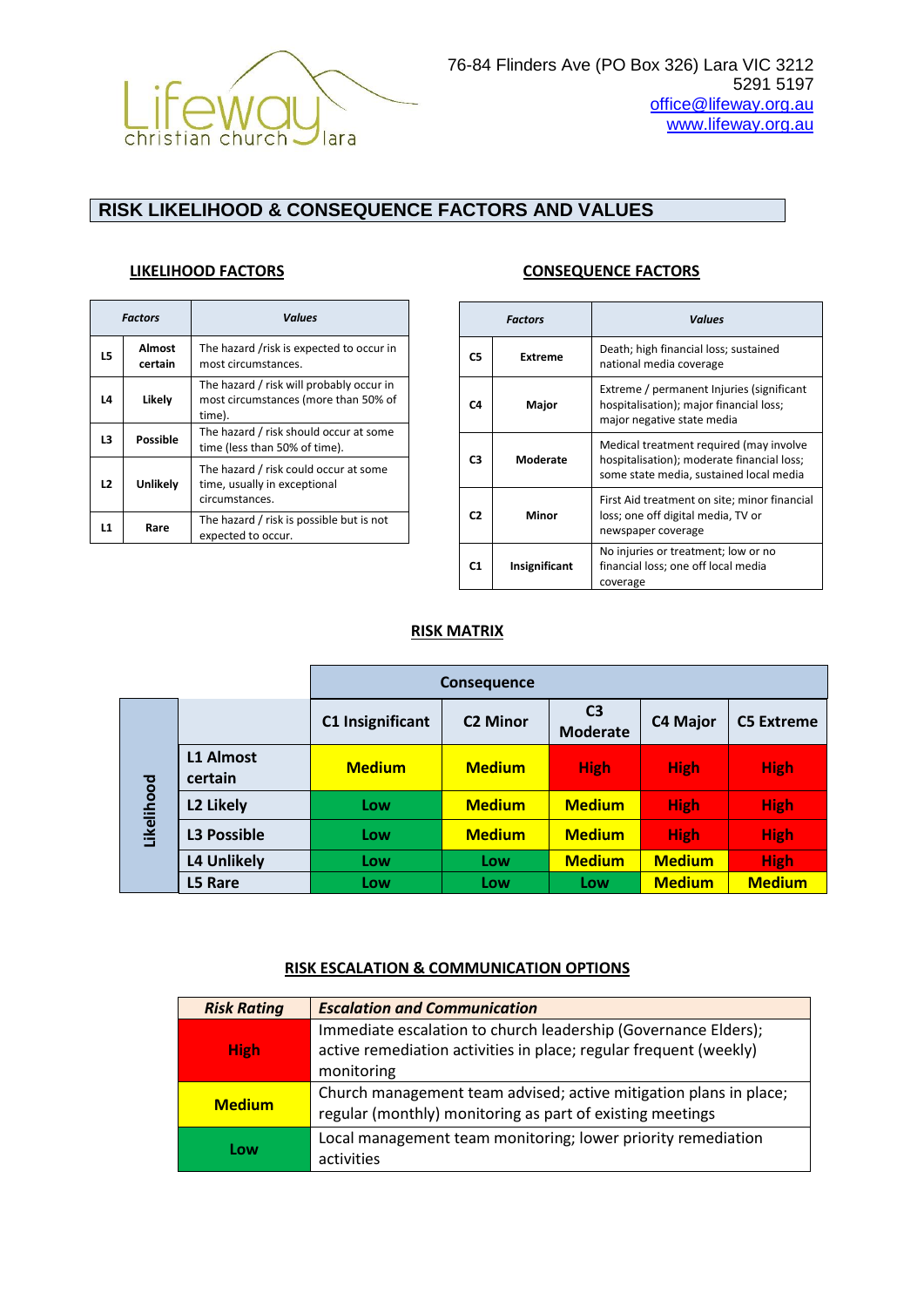

#### The example is given to assist faith communities to develop their risk management plan to uphold child safety risk management strategies

|                       | Identifying Risk                                                                                                    |                 |                    | <b>Risk Assessment</b> |                                                                                                                                                                                                                                                                                            |
|-----------------------|---------------------------------------------------------------------------------------------------------------------|-----------------|--------------------|------------------------|--------------------------------------------------------------------------------------------------------------------------------------------------------------------------------------------------------------------------------------------------------------------------------------------|
| Category              | Description                                                                                                         | Likelihood      | <b>Consequence</b> | <b>Rsk Level</b>       | Management (for LOWRISK)                                                                                                                                                                                                                                                                   |
| Leadership            | Lack of or<br>minimal<br>awareness and<br>commitment for<br>a child safe<br>organisation                            | Possible        | Catastrophic       | Extreme                | - Code of Conduct<br>Child Protection Policies<br>Strategies to address<br>organisational culture of<br>child safety<br>Commitment statement<br>to child safety<br>- Ongoing agenda item<br>within leadership                                                                              |
| Reportable<br>conduct | Misconduct<br>unreported and<br>failure to<br>address<br>behaviour<br>surrounding<br>misconduct                     | <b>Unlikely</b> | Catastrophic       | High                   | - Training for all staff,<br>volunteers, leaders etc.<br>- Grievance procedures<br>In place<br>- Code of Conduct and<br>Child Protection policies<br>- Procedures and<br>protocols responding to<br>misconduct                                                                             |
| <b>Recruitment</b>    | Selection of<br>inappropriate<br>personnel<br>Lack of proper<br>screening<br>processes and<br>reference<br>checking | Possible        | Major              | High                   | - Reference Checking<br>- Pre-screening<br><b>Interviews</b><br>- Criminal History checks<br>- Working with children<br>checks<br>- Probation period                                                                                                                                       |
| Grooming              | Engagement<br>with children<br>online<br>Breaching<br>appropriate<br>conduct in<br>person with a<br>child/children  | Possible        | Moderate           | High                   | - Code of conduct<br>- Training for all staff,<br>volunteers, leaders etc.<br>- Security and privacy<br>settings on social media<br>and devices used by<br>organisation<br>- Regular monitoring of<br>any Social Media sites<br>used for ministry to<br>chlidren by an<br>appointed person |
| Privacy               | Use of images<br>or video of<br>children and<br>young people<br>without parental<br>consent                         | Possible        | Minor              | Medium                 | Code of conduct<br>- Training for all staff,<br>volunteers, leaders etc.<br>- Photo release forms<br>(permission)<br>- Photo and video<br>policies                                                                                                                                         |